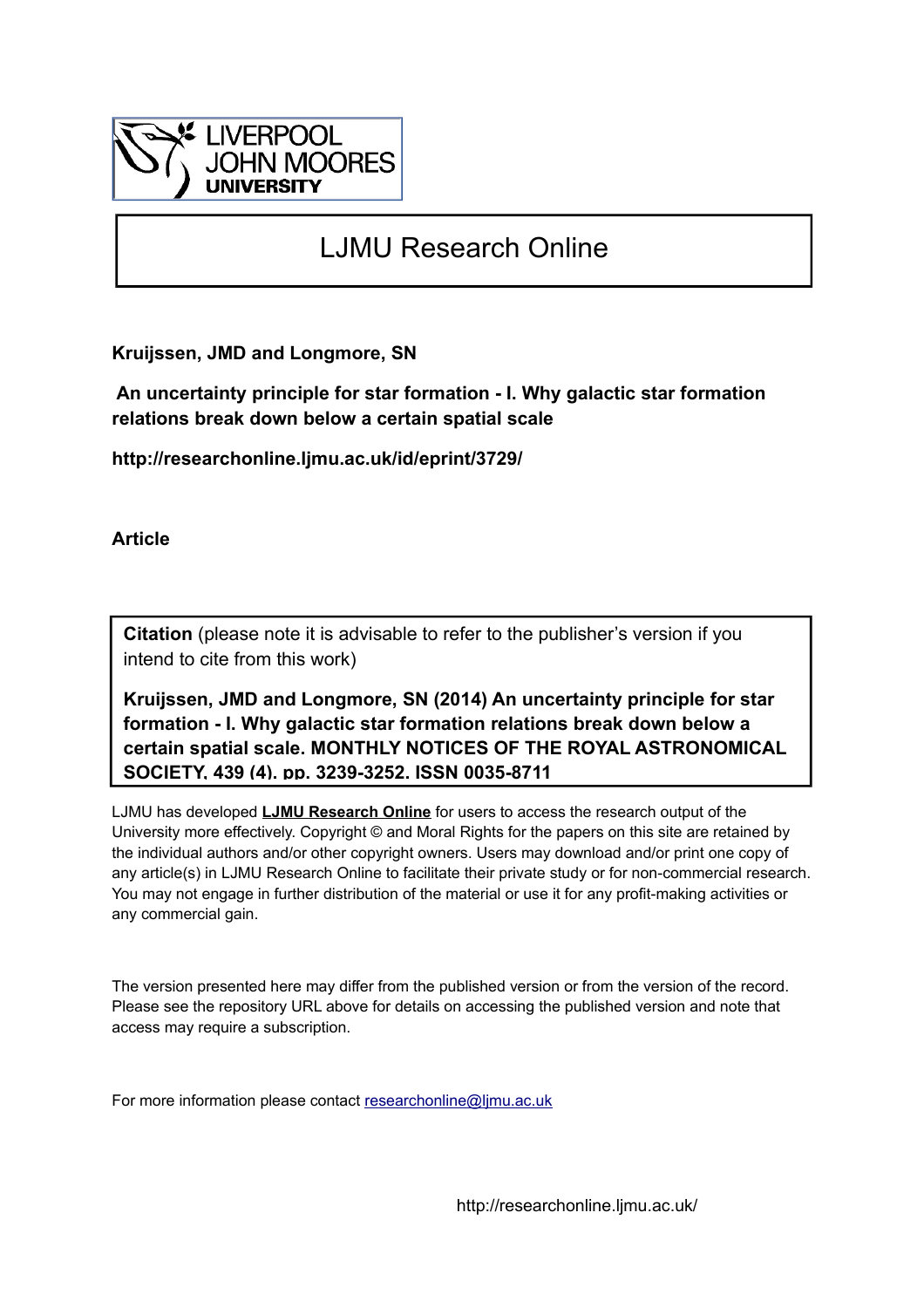## **An uncertainty principle for star formation. I. Why galactic star formation relations break down below a certain spatial scale**

J. M. Diederik Kruijssen<sup>1</sup> and Steven N. Longmore<sup>2</sup>

<sup>1</sup>Max-Planck Institut für Astrophysik, Karl-Schwarzschild-Straße 1, 85748 Garching, Germany; kruijssen@mpa-garching.mpg.de <sup>2</sup>*Astrophysics Research Institute, Liverpool John Moores University, IC2, Liverpool Science Park, 146 Brownlow Hill, Liverpool L3 5RF, United Kingdom*

Accepted 2014 January 15. Received 2013 November 8; in original form 2013 July 9.

#### **ABSTRACT**

Galactic scaling relations between the (surface densities of) the gas mass and the star formation (SF) rate are known to develop substantial scatter or even change form when considered below a certain spatial scale. We quantify how this behaviour should be expected due to the incomplete statistical sampling of independent star-forming regions. Other included limiting factors are the incomplete sampling of SF tracers from the stellar initial mass function and the spatial drift between gas and stars. We present a simple uncertainty principle for SF, which can be used to predict and interpret the failure of galactic SF relations on small spatial scales. This uncertainty principle explains how the scatter of SF relations depends on the spatial scale and predicts a scale-dependent bias of the gas depletion time-scale when centering an aperture on gas or SF tracer peaks. We show how the scatter and bias are sensitive to the physical size and time-scales involved in the SF process (such as its duration or the molecular cloud lifetime), and illustrate how our formalism provides a powerful tool to constrain these largely unknown quantities. Thanks to its general form, the uncertainty principle can also be applied to other astrophysical systems, e.g. addressing the time-evolution of star-forming cores, protoplanetary discs, or galaxies and their nuclei.

**Key words:** galaxies: evolution — galaxies: ISM — galaxies: stellar content — ISM: evolution — stars: formation

## <span id="page-1-0"></span>**1 INTRODUCTION**

Galactic star formation (SF) relations (e.g. [Silk 1997](#page-10-0); [Kennicutt](#page-10-1) [1998;](#page-10-1) [Elmegreen 2002](#page-10-2); [Bigiel et al. 2011](#page-10-3)) break down below a certain spatial scale [\(Schruba et al. 2010;](#page-10-4) [Onodera et al. 2010;](#page-10-5) [Liu et al. 2011](#page-10-6)). This failure of SF relations to describe small scales may potentially provide a better understanding of galacticscale SF than the relations themselves do (e.g. [Blanc et al. 2009;](#page-10-7) [Schruba et al. 2010](#page-10-4); [Calzetti, Liu & Koda 2012](#page-10-8); [Leroy et al. 2012,](#page-10-9) [2013\)](#page-10-10).

SF relations should be expected to break down at some point – they relate the gas and radiation properties of the SF process, which on some scale should no longer correlate because they cover subsequent phases of SF. For instance, a gas-free, young stellar cluster is detectable in SF tracers such as  $H\alpha$  or UV emission, but not in the gas tracers that were likely visible at an earlier stage. This example can be expressed in terms of the statistical sampling of the SF process – galactic SF relations average over all phases and implicitly assume that each phase is statistically well-sampled.

In this paper, we present a simple uncertainty principle that is similar in form to the famous criterion of [Heisenberg \(1927\)](#page-10-11). It can be used to identify the spatial scale on which SF relations break down due to the incomplete sampling of the SF process, as well as to quantify the resulting scatter around and bias of such relations. After introducing our framework, we illustrate its use with a

number of idealised examples. We show that it accurately describes the observed range of spatial scales on which the SF relations can be applied, as well as their scatter and bias on smaller scales. It is also shown how the uncertainty principle can be used to derive a number of fundamental characteristics of the SF process. We validate the method using Monte-Carlo models of star-forming regions in galaxies. In a follow-up paper [\(Kruijssen et al. 2014,](#page-10-12) hereafter K14), we apply the uncertainty principle to observational data.

At [http://www.mpa-garching.mpg.de/KL14principle,](http://www.mpa-garching.mpg.de/KL14principle) we have made Fortran and IDL modules for applying the uncertainty principle publicly available. A checklist detailing the required steps for their observational application is supplied in Appendix [A.](#page-11-0)

## **2 AN UNCERTAINTY PRINCIPLE FOR STAR FORMATION**

#### <span id="page-1-1"></span>**2.1 The general uncertainty principle**

We adopt the hypothesis that SF relations only apply above certain spatial scales because on smaller scales the different phases of the SF process are statistically not well-sampled. This may lead to the perception of episodicity or a deviation from these SF relations: given an ensemble of star-forming regions, certain permutations of their states will lead to SFRs higher or lower than predicted by SF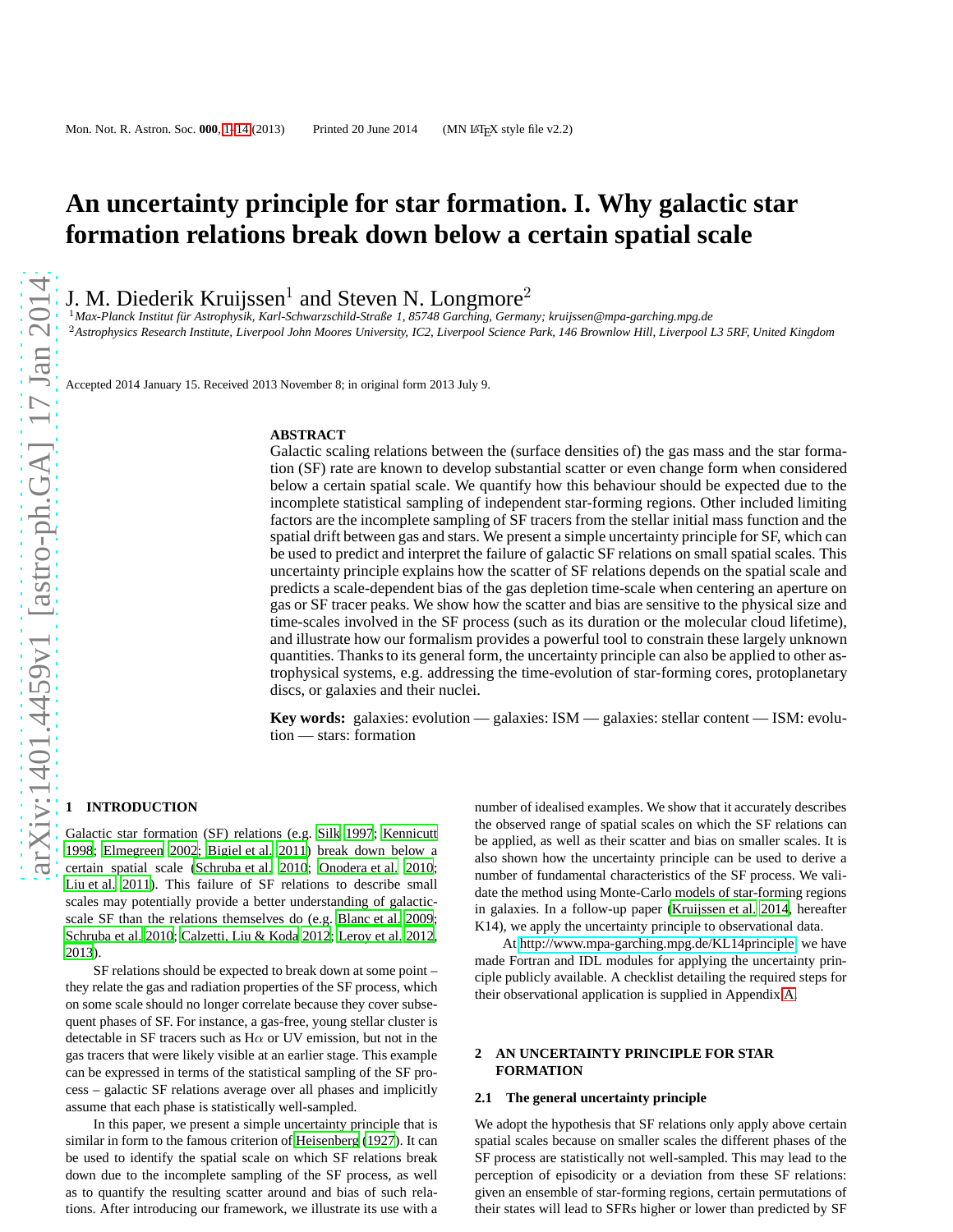relations. For instance, if all regions in the ensemble happen to be on the verge of initiating SF, they will have very low SFRs for their gas masses in comparison to the galactic average. The appropriate sampling of the phases of the SF process can be achieved by increasing the sample of states, or by somehow following the different phases in time. If a well-sampled SF relation is achieved by covering a large area or volume, this implies that the size-scale  $\Delta x$ on which the SF relation is evaluated should satisfy:

<span id="page-2-1"></span>
$$
\Delta x \geqslant A\lambda,\tag{1}
$$

where A and  $\lambda$  represent a dimensionless constant and a lengthscale, respectively, both of which are specified below.

The fact that a single star-forming region is observed at a specific time implies that that region by itself cannot satisfy galactic SF relations. However, if it were followed in time for the full duration of the SF process  $\tau$  such that all 'relevant' phases (i.e. those that are traced in galactic SF relations) of the SF process are covered, then the time-averaged properties of the region should be consistent with the galactic SF relations – provided that the physics of SF are universal. Specifically, to retrieve the SF relation for a single starforming region, we require the time-scale over which the properties of the region are averaged to cover at least the time  $\tau$  covering all phases of the SF process traced in galactic SF relations. Observationally, this condition can never be satisfied – we cannot observe a stellar cluster and its progenitor cloud at the same time. This is why galactic SF relations must consider spatial scales large enough to cover multiple star-forming regions.

Observationally, each phase of the SF process is probed with a different tracer (e.g. CO for molecular gas,  $H\alpha$  for SF). The emission from these tracers is observable for some fraction of the total SF process, although an individual observation only retrieves a snapshot at a discrete moment in time. The detection of a gas or SF tracer does not distinguish at which time along the phase probed by that tracer it is observed. For instance, the gas mass that will eventually participate in the SF process is visible for a certain duration and can be detected throughout. If we now consider an ensemble of star-forming regions at randomly distributed times along the SF process, the key consequence is that a galactic SF relation can only be retrieved if the shortest phase of the SF process is sampled at least once. In other words, the phase with the shortest duration is the limiting factor in whether or not the galactic SF relation is retrieved. We define the duration of the SF process as

$$
\tau = \sum_{i=1}^{N} t_{\text{ph},i} - \sum_{i=1}^{N-1} t_{\text{over},i,i+1},\tag{2}
$$

where  $t_{ph,i}$  is the duration of phase i and  $t_{over,i,i+1}$  represents the duration of the overlap between phases i and  $i + 1$ . Defining  $\Delta t \equiv \min(t_{\text{ph},i})$  as the shortest phase of the SF process that is traced in galactic SF relations, the ratio  $\tau/\Delta t$  then reflects the number of *independent* star-forming regions Nindep,req that need to be sampled in order to retrieve the statistically converged, galactic SF relation. We illustrate this result with an example. If the SF were to consist of two phases such that  $t_{ph,1}/t_{ph,2} = 9$  (i.e. 90 per cent of the time is spent in the first, e.g. molecular gas, phase), then  $\Delta t/\tau = 0.1$  and hence  $N_{\text{indep,req}} = 10$  independent star-forming regions need to be covered to retrieve the galactic SF relation.

The size of an 'independent' region refers to *the largest spatial scale on which SF events within that region are correlated*, e.g. by the global gravitational collapse of a molecular cloud, triggered SF, or a galaxy-scale perturbation such as a merger. The number of independent star-forming regions with a characteristic separation  $\lambda$ 

that is sampled within a two-dimensional aperture of diameter  $\Delta x$ is  $N_{\text{indep}} = (\Delta x/\lambda)^2$ . The condition that this number exceeds the number of independent regions *required* to retrieve the galactic SF relation ( $N_{\text{indep}} \geq N_{\text{indep,req}}$ ) thus yields:

$$
\left(\frac{\Delta x}{\lambda}\right)^2 \geqslant \frac{\tau}{\Delta t}.\tag{3}
$$

This can be rewritten in the familiar form of an uncertainty principle that needs to be satisfied for galactic SF relations to hold:

<span id="page-2-0"></span>
$$
\Delta x \Delta t^{1/2} \geqslant \lambda \tau^{1/2}.\tag{4}
$$

Here,  $\Delta x$  is the spatial scale on which the SF relations are measured and  $\Delta t$  is the duration of the shortest phase of the SF process that is traced by the SF relation in question. If equation [\(4\)](#page-2-0) is satisfied, then the shortest phase of the SF process is expected to be well-sampled (modulo Poisson noise), and hence the galactic SF relation is retrieved. Given the values of all  $t_{ph,i}$ , this defines the minimum size-scale:

<span id="page-2-2"></span>
$$
\Delta x \geqslant \Delta x_{\text{samp}} \equiv \left(\frac{\tau}{\Delta t}\right)^{1/2} \lambda,\tag{5}
$$

which specifies the constant  $A$  in equation [\(1\)](#page-2-1). Hence, (1) the more similar the various  $t_{ph,i}$  are or (2) the smaller the size is of independent regions, the smaller the minimum size-scale is on which galactic SF relations still hold.

Next to the statistical sampling in time and space of the full SF process, additional scatter is introduced by the incomplete sampling of the SF tracer at low SFRs [\(Lee et al. 2011;](#page-10-13) [Fumagalli, da Silva & Krumholz 2011](#page-10-14)). Observational estimates of the SFR almost exclusively rely on emission from massive stars, which statistically may not be produced at low SFRs, leading to an underestimation of the SFR. If we define a minimum  $SFR_{\text{min}}$ above which a certain SF tracer arises from an adequately sampled IMF (see Table [1\)](#page-3-0), a given SFR surface density  $\Sigma_{\rm SFR}$  implies that a spatial scale of

<span id="page-2-5"></span>
$$
\Delta x \geqslant \Delta x_{\text{IMF}} \equiv \left(\frac{4}{\pi} \frac{\text{SFR}_{\text{min}}}{\Sigma_{\text{SFR}}}\right)^{1/2} \tag{6}
$$

is required to retrieve a reliable SFR estimate. Here, the factor of four enters because  $\Delta x$  represents a diameter rather than a radius.

Finally, the above limits on the spatial scale on which galactic SF relations hold only apply if the relative flux of gas and SF tracers across the boundary of an aperture is negligible over the duration of the SF process  $\tau$ . Any net drift will introduce scatter or potentially systematic deviations. Given a characteristic drift velocity  $\sigma$ , the size-scale should therefore satisfy

<span id="page-2-3"></span>
$$
\Delta x \geqslant \Delta x_{\text{drift}} \equiv \frac{1}{2}\sigma \tau,\tag{7}
$$

where the factor of  $1/2$  arises from taking the expected time difference between two regions positioned at random times during the gas and stellar phases. In practice, the condition of equation [\(5\)](#page-2-2) implies that multiple independent star-forming regions are covered in a single aperture. Statistically speaking, the flux of gas and SF tracers across the aperture boundary is therefore much smaller than across individual star-forming regions and equation [\(7\)](#page-2-3) should typically be satisfied. This will be illustrated in §[3](#page-4-0) below.

Together, the above three conditions postulate that galactic SF relations hold on size-scales

<span id="page-2-4"></span>
$$
\Delta x \ge \Delta x_{\text{max}} \equiv \max\{\Delta x_{\text{amp}}, \Delta x_{\text{IMF}}, \Delta x_{\text{drift}}\}.
$$
 (8)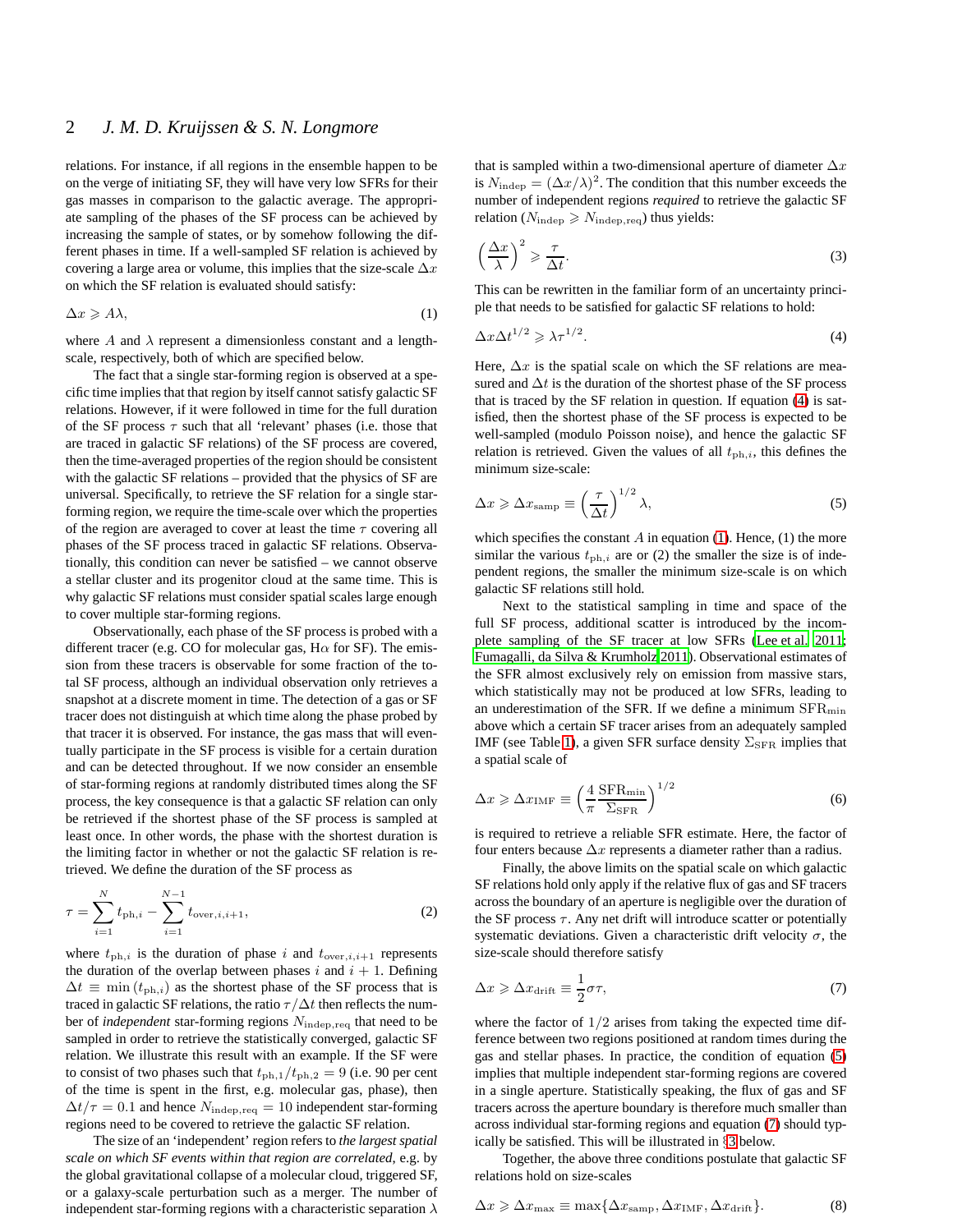

<span id="page-3-1"></span>**Figure 1.** Schematic representation of  $t_{\text{gas}}$ ,  $t_{\text{star}}$ ,  $t_{\text{over}}$  and  $\tau$ . Depending on the adopted gas and SF tracers (and their detectability), tover can refer to the duration of SF itself, the duration of gas removal, or a combination of both (see text).

#### <span id="page-3-3"></span>**2.2 Specification of key variables**

The general uncertainty principle of equation [\(8\)](#page-2-4) should be satisfied when evaluating galactic SF relations, irrespective of the precise choice of the variables it depends on. However, the practical application of the principle requires the specification of the (tracerdependent) durations of the several phases of the SF process  $t_{ph,i}$ , the minimum SFRs required for their use  $SFR_{\text{min}}$ , the total duration of the SF process  $\tau$ , and the characteristic spatial separation of independent star-forming regions  $\lambda$ . Note that the numbers in this section are strictly adopted for the purpose of illustration. In practice, they can be measured from the observational data (see §[3](#page-4-0) and §[4.3\)](#page-9-0).

In the rest of this paper, we illustrate the use of our uncertainty principle by assuming that the SF process as traced by galactic scaling relations consists of two steps, as is shown schematically in Figure [1.](#page-3-1) During the first phase, the gas tracer can be detected while no SF is seen, whereas during the second phase, a young stellar population is in place and the gas has been expelled due to stellar feedback (or any other mechanism that leads the gas phase to become undetectable in the adopted gas tracer). The duration of the entire SF process is therefore given by  $\tau = t_{\text{gas}} + t_{\text{star}} - t_{\text{over}}$ . Here,  $t_{\text{gas}}$ denotes the duration of the first phase, i.e. the time for which the gas is visible in the adopted tracer before entering the SF process, including possible interruptions,  $t_{\text{star}}$  represents the duration of the second phase, and  $t_{\text{over}}$  is the duration of the overlap between the gas and stellar phases. As a result,  $\Delta t = \min\{t_{\text{gas}}, t_{\text{star}}\}$ , and in the first examples we shall set  $t_{\text{over}} = 0$ . In reality, more phases may exist and inevitably  $t_{\text{over}} \neq 0$  (see §[3.3\)](#page-6-0).

The meaning of  $t_{\text{over}}$  depends on the adopted gas and SF tracers. If a diagnostic is used that traces SF only in the unembedded state (such as H $\alpha$ ), then  $t_{\text{over}}$  may be dominated by the time it takes the stellar feedback to remove the gas from the aperture (either by a phase transition or by motion). If a diagnostic is used that traces SF from the onset of SF, even when it is still deeply embedded (such as cm continuum or young stellar object counts), then  $t_{\text{over}}$  reflects the duration of SF itself plus the time-scale for gas removal. Inevitably, the precise onset of the overlap then depends on the sensitivity to the SF tracer and the time-evolution of the star formation efficiency (or feedback). For several of the examples below, we assume that during the overlap the gas and SF tracers are *statistically* detected at 50 per cent of their normal intensity, consistent with a linear decrease (gas) or increase (stars). Higher-order functional forms (e.g. [Burkert & Hartmann 2012](#page-10-15)) are likely more accurate, but these typically introduce corrections of only a few 10 per cent, which justifies the use of a linear form. However, note that the equations provided

<span id="page-3-0"></span>**Table 1.** Example star formation tracer properties

| Tracer     | $\Delta t_{50\%}^{\phantom{5}}$<br>(Myr) | $\Delta t_{95\%}^{\quad a}$<br>(Myr) | $\boldsymbol{a}$<br>$\langle t \rangle_{\text{lum}}$<br>(Myr) | $SFR_{\text{min}}$<br>$(10^{-3} M_{\odot} \text{ yr}^{-1})$ |
|------------|------------------------------------------|--------------------------------------|---------------------------------------------------------------|-------------------------------------------------------------|
| $H\alpha$  | 1.7                                      | 4.7                                  | 14                                                            | 1 <sup>b</sup>                                              |
| <b>FUV</b> | 4.8                                      | 65                                   |                                                               | 0.04 <sup>c</sup>                                           |

<sup>a</sup>From [Leroy et al. \(2012](#page-10-9)). <sup>b</sup>From [Kennicutt & Evans \(2012](#page-10-16)). <sup>c</sup>Assuming a FUV flux contribution from stars  $M \ge 3$  M<sub> $\odot$ </sub>.

below are generalised and do not depend on the detailed intensity evolution of the gas and SF tracers. The overlap can only be ignored if (1) its duration is much shorter than that of the individual gas and SF tracers and (2) multiple independent star-forming regions are covered in the aperture. We illustrate the effect of a non-zero overlap in §[3.](#page-4-0)

For two popular SF tracers, Table [1](#page-3-0) shows times at which 50 and 95 per cent of the total flux has been emitted for a typical stellar population (see [Leroy et al. 2012](#page-10-9)), as well as the luminosityweighted durations  $\langle t \rangle$ <sub>lum</sub> of each tracer and the minimum SFR required for adequately sampling the traced stars from a standard [Chabrier](#page-10-17) [\(2003](#page-10-17)) IMF. For the applications below, we set  $t_{\text{star}}$  equal to the luminosity-weighted duration, although in practice other choices may be more appropriate depending on the observational sensitivity limits.

The duration of the gas phase is not well-constrained, and depends on the specific gas tracer as well as the galactic environment. If a molecular gas tracer is used in a Milky Way-like galaxy, a plausible duration of its detectability is the dynamical time-scale of the host galaxy, which sets the time interval between external perturbations such as cloud-cloud collisions or spiral arm passages. By contrast, if a tracer of atomic gas is used, then the condensation time-scale to the molecular form enters. In the following examples, we assume the use of a molecular gas tracer, and set  $t_{\text{gas}} = \Omega^{-1}$ , where  $\Omega \equiv V/R$  is the angular velocity at circular velocity V and galactocentric radius R. In galaxy discs in hydrostatic equilibrium, this time-scale is similar to the free-fall time of GMCs (e.g. [Krumholz & McKee 2005](#page-10-18)). However, equilibrium is not always satisfied, and therefore an alternative definition would be to use the typical observed free-fall time of GMCs. As shown in §[3](#page-4-0) and §[4.3,](#page-9-0) our uncertainty principle can actually be used to empirically determine the time-scales during which gas tracers are detectable.

In galactic discs, a good proxy for the typical separation of independent star-forming regions  $\lambda$  is the Toomre length, which for a flat rotation curve is given by

$$
l_{\rm T} = \frac{\pi G \Sigma}{\Omega^2},\tag{9}
$$

where  $\Sigma$  is the gas surface density. Substituting the above expressions for  $\tau$  and  $\lambda$  in equation [\(5\)](#page-2-2), we can specify the spatial scales above which galactic SF relations apply due to the statistical sampling of independent star-forming regions

<span id="page-3-2"></span>
$$
\Delta x_{\text{samp}} = \left(\frac{\Omega^{-1} + t_{\text{star}} - t_{\text{over}}}{\min\{\Omega^{-1}, t_{\text{star}}\}}\right)^{1/2} \frac{\pi G \Sigma}{\Omega^2},\tag{10}
$$

and due to drift

$$
\Delta x_{\text{drift}} = \frac{1}{2}\sigma(\Omega^{-1} + t_{\text{star}} - t_{\text{over}}),\tag{11}
$$

where  $\sigma$  is assumed to be the gas velocity dispersion measured on the largest scale young stars are assumed to inherit the velocity dispersion of their natal cloud). Equation [\(6\)](#page-2-5) does not require to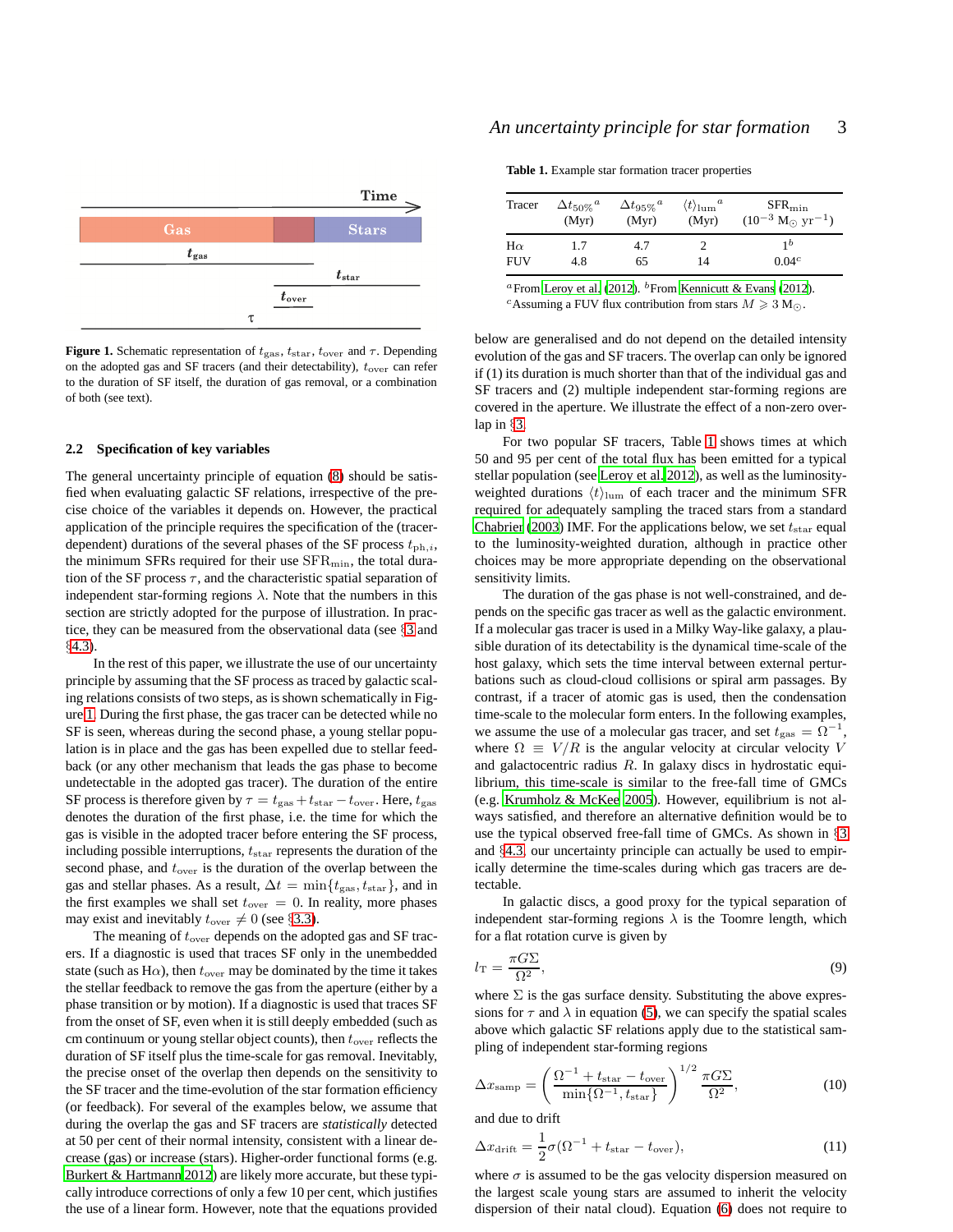| Galaxy/<br>region | $(M_{\odot} \text{ pc}^{-2})$ | $\Omega_{-2}$<br>$(100 \text{ Myr})^{-1}$ | $\sigma$<br>$(km s^{-1})$ | $\Sigma_{\rm SFR}$<br>$(M_{\odot} \text{ yr}^{-1} \text{ kpc}^{-2})$ | $t_{\rm gas}$<br>(Myr) | $l_{\rm T}$<br>(kpc) | $\Delta x_{\rm samp}$<br>(kpc) | $\Delta x_{\rm IMF}$<br>(kpc) | $\Delta x_{\text{drift}}$<br>(kpc) | $\Delta x_{\rm max}$<br>(kpc) |
|-------------------|-------------------------------|-------------------------------------------|---------------------------|----------------------------------------------------------------------|------------------------|----------------------|--------------------------------|-------------------------------|------------------------------------|-------------------------------|
| <b>SN</b>         | 10                            | 2.6                                       |                           | 0.0063                                                               | 38                     | 0.21                 | 0.94                           | 0.45                          | 0.14                               | 0.94                          |
| <b>CMZ</b>        | 120                           | 85                                        | 35                        | 0.20                                                                 | 1.2                    | 0.0023               | 0.0039                         | 0.080                         | 0.057                              | 0.08                          |
| Disc              | 15                            | 4.0                                       | 10                        | 0.011                                                                | 25                     | 0.13                 | 0.49                           | 0.34                          | 0.14                               | 0.49                          |
| Dwarf             | 10                            | 3.0                                       | 10                        | 0.0063                                                               | 33                     | 0.16                 | 0.66                           | 0.45                          | 0.18                               | 0.66                          |
| <b>SMG</b>        | $10^3\,$                      | 30                                        | 50                        | 20                                                                   | 3.3                    | 0.16                 | 0.26                           | 0.0080                        | 0.14                               | 0.26                          |

<span id="page-4-1"></span>**Table 2.** Adopted properties of idealised galaxies and regions.

The solar neighbourhood (SN) values are based on a flat  $V_c = 220 \text{ km s}^{-1}$  rotation curve and the [Wolfire et al.](#page-10-19) [\(2003](#page-10-19)) gas model; the Central Molecular Zone (CMZ) values are taken from [Kruijssen et al. \(2013](#page-10-20), 230 pc-*averaged*); the disc and dwarf galaxy values are based on [Leroy et al.](#page-10-21) [\(2008](#page-10-21)); the sub-mm galaxy (SMG) values are based on [Genzel et](#page-10-22) al. [\(2010](#page-10-22)). Except for the CMZ and the SMG, the SFR surface densities assume a [Kennicutt \(1998](#page-10-1)) SF relation. Boldface  $\Delta x$  values indicate the maxima of equation [\(8\)](#page-2-4). In all cases,  $t_{\text{star}} = 2$  Myr is adopted (see text).

be specified further. The above equations show that the gas surface density  $\Sigma$ , the SFR surface density  $\Sigma_{\rm SFR}$ , the rotation curve, and the gas velocity dispersion  $\sigma$  must be known to apply our uncertainty principle in the way specified here. Galactic environments other than discs (such as galaxy mergers) may require different definitions for  $t_{\rm gas}$ ,  $\tau$  and  $\lambda$ .

## <span id="page-4-0"></span>**3 APPLICATION TO IDEALISED EXAMPLES**

#### **3.1 The failure of SF relations on small spatial scales**

We now illustrate the use of the uncertainty principle quantitatively with a number of archetypical galactic environments, which are listed in Table [2](#page-4-1) together with their characteristic properties and the resulting  $\Delta x_i$ . We consider the solar neighbourhood (SN), the Central Molecular Zone (CMZ) of the Milky Way, a 'disc galaxy', a 'dwarf galaxy', and a starbursting 'sub-mm galaxy' (SMG). Throughout this section, we will assume the use of  $H\alpha$ to trace SF. Adopting the luminosity-weighted duration, we define  $t_{\text{star}} = 2$  Myr (see Table [1\)](#page-3-0).

In all cases other than the CMZ, the galactic SF relation breaks down first due to the incomplete sampling of independent starforming regions (i.e. below  $\Delta x_{\rm samp}$ ), whereas in the CMZ the SFR is too low to adequately sample the SF tracer from the IMF on scales  $l_{\rm ap}$  < 80 pc. This is due to the low SFR measured in the CMZ [\(Longmore et al. 2013](#page-10-23)), but even if the CMZ were forming stars at a higher rate, the effect of drift would still be more important than the incomplete sampling of star-forming regions (i.e.  $\Delta x_{\text{drift}} > \Delta x_{\text{ samp}}$ ). The typical size-scales above which galactic SF relations hold vary from  $\sim 100$  pc in the CMZ to almost a kpc in the SN. It can be inferred from equation [\(10\)](#page-3-2) that this latter value is representative for much of the population of nearby, star-forming galaxies. These galaxies satisfy a broad trend of  $\Omega \propto$  $\Sigma^{0.5}$  with about 0.3–0.5 dex scatter [\(Krumholz & McKee 2005;](#page-10-18) [Kruijssen 2012](#page-10-24)) because they simultaneously satisfy the Schmidt-Kennicutt and Silk-Elmegreen SF relations [\(Schmidt 1959](#page-10-25); [Silk](#page-10-0) [1997;](#page-10-0) [Elmegreen 1997;](#page-10-26) [Kennicutt 1998](#page-10-1)). Substitution of this trend into equation [\(10\)](#page-3-2) results in a roughly constant  $\Delta x \sim 1$  kpc for all surface densities, with a variation of 0.6–1.0 dex as in Table [2.](#page-4-1) Because the size-scales of GMCs and stellar clusters are much smaller [\(Longmore et al. 2014\)](#page-10-27), it is clear that they cannot satisfy galactic SF relations.

In Figure [2,](#page-4-2) we illustrate the radial profiles of the three different  $\Delta x_i$  from equations [\(5\)](#page-2-2)–[\(7\)](#page-2-3) as well as  $\Delta x_{\text{max}}$  for a disc galaxy with a logarithmic potential ( $V = 200 \text{ km s}^{-1}$ ), an exponential gas surface density profile with central value  $\Sigma(0) = 200 \text{ M}_{\odot} \text{ pc}^{-2}$ and scale radius  $R_s = 2.5$  kpc, and a gas velocity dispersion of



<span id="page-4-2"></span>**Figure 2.** Example of the minimum size-scales  $\Delta x_i$  above which galactic SF relations hold as a function of galactocentric radius in an idealised disc galaxy (see text). The red dashed line shows  $\Delta x_{\rm samp}$ , which accounts for the statistical sampling of the different phases of the SF process. The blue dotted line shows  $\Delta x_{\text{IMF}}$ , which accounts for the sampling of the high-mass (SF-tracing) end of the IMF. The green dash-dotted line shows  $\Delta x_{\text{drift}}$ , which accounts for the drift of gas and young stars across the aperture boundary. At each radius, the black solid line shows the maximum of these three limits,  $\Delta x_{\text{max}}$ . The vertical dotted lines indicate the scale radius R<sub>s</sub> and the optical radius R<sub>25</sub>  $\sim$  5R<sub>s</sub> (e.g. [Leroy et al. 2008](#page-10-21)), while the grey box indicates the radius interval where most of the SF occurs in an exponential disc ( $R = 0.5-3 R<sub>s</sub>$ ).

 $\sigma = 10$  km s<sup>-1</sup>. In the central kpc, the velocity dispersion is assumed to rise linearly to a central value of  $\sigma = 50 \text{ km s}^{-1}$ , and the rotation curve is assumed to be solid-body (i.e.  $\Omega$  is constant). The [Kennicutt \(1998](#page-10-1)) relation is used to translate the gas surface density to a SFR surface density.

In the central 500 pc, the drift of gas and young stars across the aperture boundary set the minimum scale on which galactic SF relations hold ( $\Delta x_{\text{drift}} \sim 150$  pc), which is consistent with the known offset between the dense gas and  $24\mu$ m sources in the CMZ of the Milky Way [\(Yusef-Zadeh et al. 2009](#page-10-28); [Longmore et al. 2013](#page-10-23)). However, the incomplete sampling of independent star-forming regions sets  $\Delta x_{\text{ samp}} = 100-900$  pc over the largest part of the galaxy, in the radius range  $R = 1-9$  kpc. At larger radii, the incomplete sampling of SF tracers from the IMF kicks in and  $\Delta x_{\text{IMF}} > 1$  kpc. A direct implication is that when using SF tracers that are visible over a longer age range (e.g. FUV), the IMF remains properly sampled out to larger radii. This is why discs do not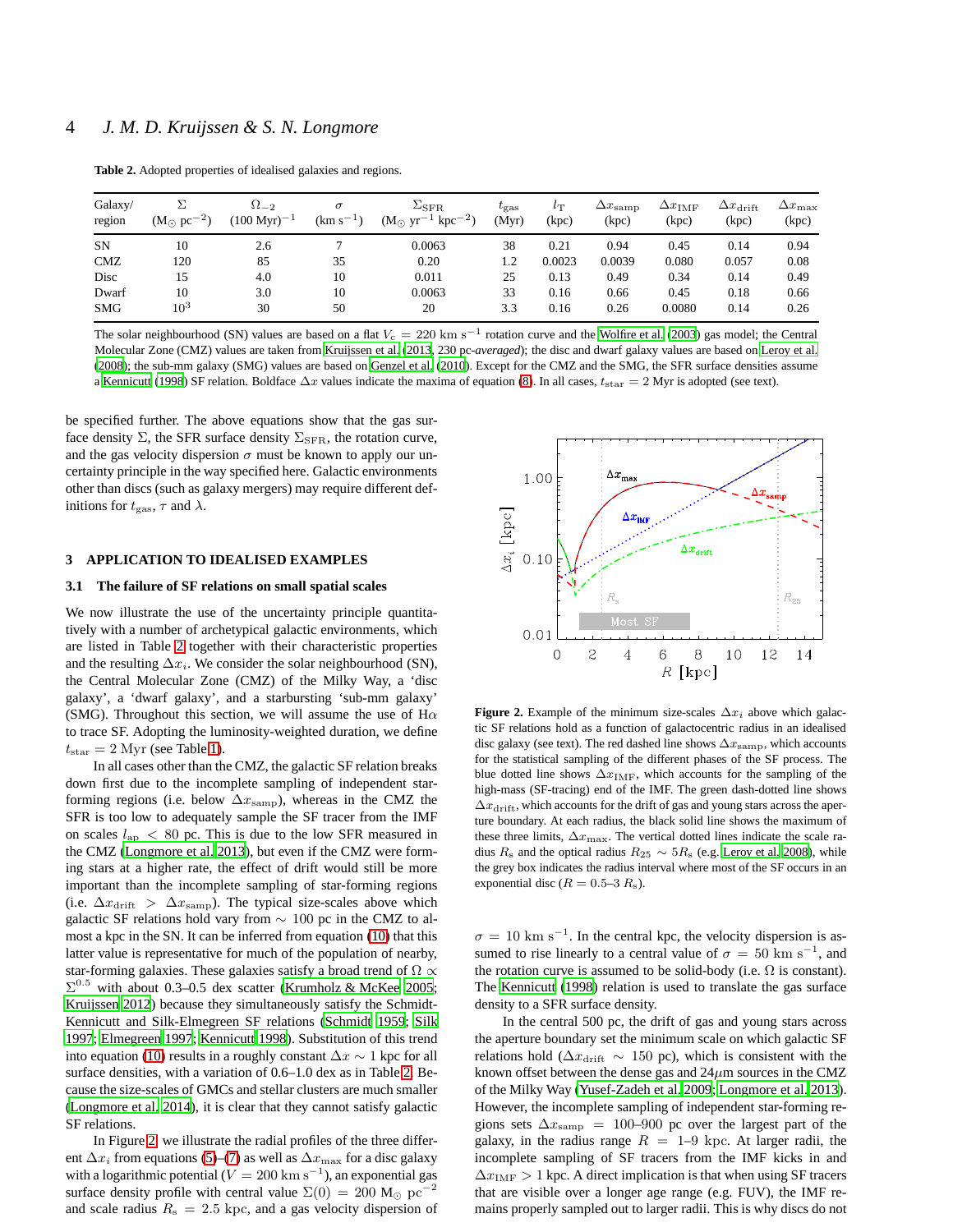show the same truncation in the UV [\(Thilker et al. 2007\)](#page-10-29) as when observed in H $\alpha$  [\(Martin & Kennicutt 2001](#page-10-30); also see [Bigiel et al.](#page-10-31) [2010](#page-10-31)). Considering that the majority of the SF in exponential disc galaxies occurs between 0.5 and 3 gas scale radii, Figure [2](#page-4-2) shows that  $\Delta x$ <sub>samp</sub> most strongly restricts the application of galactic SF relations on small scales.

#### <span id="page-5-4"></span>**3.2 The scatter of SF relations**

Galactic SF relations are often characterised by defining the gas depletion time-scale  $t_{\text{depl}} \equiv M_{\text{gas}}/\text{SFR}$ , which allows the scatter of the SF relation to be quantified as the root-mean-square (RMS) scatter of the depletion time-scale  $\sigma_{\log t}$  (e.g. [Bigiel et al. 2008;](#page-10-32) [Schruba et al. 2011;](#page-10-33) [Leroy et al. 2013](#page-10-10)). In the framework of the uncertainty principle presented in §[2.1,](#page-1-1) the scatter of the SF relation for an aperture with diameter  $l_{ap}$  is determined by the Poisson statistics of the number of times the SF phases are sampled within the aperture, which will be dominated by the shortest phase. Additional sources of scatter are the luminosity evolution of the gas and stars during  $t_{\text{gas}}$  and  $t_{\text{star}}$ , respectively, the mass spectrum of the independent regions, and the intrinsic observational error:

<span id="page-5-2"></span>
$$
\sigma_{\log t}^2 = \sigma_{\text{samp}}^2 + \sigma_{\text{evo}}^2 + \sigma_{\text{MF}}^2 + \sigma_{\text{obs}}^2,\tag{12}
$$

where  $\sigma_{\text{samp}}$  indicates the Poisson error,  $\sigma_{\text{evo}}$  represents the scatter caused by the luminosity evolution of independent regions,  $\sigma_{\text{MF}}$  is the scatter due to the mass spectrum, and  $\sigma_{\rm obs}$  denotes the intrinsic observational error. The full derivation of these four components is presented in Appendix [B](#page-12-0) and we describe their qualitative behaviour here.

For  $l_{\rm ap} \gg \lambda$ , the scatter due to the Poisson statistics of sampling independent regions decreases with aperture size as  $\sigma_{\rm samp} \propto$  $l_{\rm ap}^{-1}$ , because the relative Poisson error of the number of regions covered in an aperture is  $\sigma_{\ln N} = \sigma_N/N = N^{-1/2} = \lambda/l_{\rm ap}$ . The distribution of these  $N$  regions over gas and stellar regions is set by the fractions  $t_{\text{gas}}/\tau$  and  $t_{\text{star}}/\tau$ , respectively, implying that for large  $l_{\rm ap}$  we have:

<span id="page-5-1"></span>
$$
\sigma_{\log t} = \alpha \left[ 1 + \min \left( \frac{t_{\text{star}}}{t_{\text{gas}}}, \frac{t_{\text{gas}}}{t_{\text{star}}} \right) \right]^{1/2} \frac{\Delta x_{\text{max}}}{l_{\text{ap}}},\tag{13}
$$

where  $\alpha \equiv 1/\ln 10 \approx 0.43$  converts the logarithmic scatter from base e to base 10, the term in brackets accounts for the conversion of the scatter of a single tracer to the combined scatter of both tracers on  $t_{\text{depl}}$ , and the ratio  $\Delta x/l_{\text{ap}}$  counts the number of shortest SF phases within the aperture.<sup>[1](#page-5-0)</sup> If the apertures were truly randomly positioned, this expression would describe the scatter for all spatial scales. However, the scatter does not keep increasing indefinitely towards small aperture sizes ( $l_{\text{ap}} < \lambda$ ), because only apertures that contain both the gas and SF tracer are included – otherwise the gas depletion time-scale would be zero or infinity. If  $t_{\text{over}} = 0$ , this selection bias implies that very small apertures each typically contain the bare minimum of one gaseous region and one stellar region (the probability of catching more is negligible), which causes the scatter to vanish. This means that at small aperture sizes, the Poisson scatter actually increases with aperture size rather than the decrease that is seen at  $l_{\rm ap} \gg \lambda$ . In this part of the size-scale range, the luminosity evolution and the mass spectrum therefore dominate the

scatter. In the simple case of  $t_{\text{gas}} = t_{\text{star}}$ , the transition between both regimes occurs at  $l_{\rm ap} = 2-3\lambda$ .

The other terms of equation [\(12\)](#page-5-2) will vary substantially between different tracers, galaxies, and specific observations. The scatter due to the luminosity evolution of gaseous regions during  $t_{\rm gas}$  and stellar regions during  $t_{\rm star}$  depends on its particular functional form. Likewise, the scatter due to the mass spectrum of the independent regions also depends on its detailed characteristics. In both cases, the scatter does decrease with the aperture size, simply because the scatter of the mean decreases with the number of regions sampled, i.e.  $\sigma_{\text{mean}} = \sigma_1 N^{-1/2}$ , where  $\sigma_1$  is the scatter for a single region. As stated previously, the number of sampled regions  $N \propto (l_{\rm ap}/\lambda)^2$  for  $l_{\rm ap} \gg \lambda$ , but for small apertures the selection bias of requiring the presence of both tracers prevents  $N < 1$  (if  $t_{\text{over}} \neq 0$ ) or  $N < 2$  (if  $t_{\text{over}} = 0$ ). Detailed expressions are again provided in Appendix [B,](#page-12-0) and are included in the publicly available routines (see Appendix [A\)](#page-11-0). We leave the scatter due to the luminosity evolution and the mass spectrum for single regions as a free parameter. Reasonable values are  $\sigma_{\text{evo,1g}} = \sigma_{\text{evo,1s}} = 0.3$  dex for the luminosity evolution of a single gaseous or stellar peak, re-spectively (cf. [Leroy et al. 2012](#page-10-9)), and  $\sigma_{\text{MF},1} \sim 0.8$  dex, which is roughly appropriate for a power law mass spectrum with a slope of −2 over a factor of 40 in mass. Finally, the observational scatter acts as a constant lower limit over all size-scales, which in practice flattens the  $\sigma_{\log t}$ – $l_{\text{ap}}$  relation at large aperture sizes.

In addition to the analytic expression provided above, we estimate the scatter in  $\log t_{\rm depl}$  with a simple Monte-Carlo experiment, in which we randomly distribute 50,000 points over an area such that their mean separation is  $\lambda = 130$  pc and position each region randomly on the time sequence of Figure [1,](#page-3-1) using time-scales  $t_{\rm gas} = t_{\rm star}$  and  $t_{\rm over} = 0$ . We do not include any possible evolution of each region's luminosity in either tracer, nor a region mass function or an intrinsic observational error. We then randomly place 50,000 apertures to measure the scatter in  $\log t_{\rm depl}$ , only including those apertures that include non-zero flux for both the gas and SF tracers. The resulting relation between the scatter and the aperture size is shown in the top panel of Figure [3](#page-6-1) (black line), which also illustrates that the variation of the obtained relation when using only 100 apertures is minor (grey area). At large aperture sizes, the scatter decreases as  $\sigma_{\log t} \propto N^{-1/2} \propto l_{\rm ap}^{-1}$ , which is expected for Poisson statistics. As explained above, the scatter also does not increase indefinitely towards small apertures, because apertures not including both tracers are discarded. For the adopted parameters (in particular  $t_{\text{over}} = 0$ , this requires at least two independent regions to be present in the aperture. The probability of finding more than that decreases rapidly when  $l_{\rm ap} \ll \lambda$ , implying that most apertures that are not discarded have the same content of one gaseous and one stellar region. As a result, the scatter goes to zero for  $l_{ap} \downarrow 0$ .

The top panel of Figure [3](#page-6-1) also shows that the analytic expression of equation [12](#page-5-2) and Appendix [B](#page-12-0) (red dashed line) agrees very well with the Monte-Carlo experiment.<sup>[2](#page-5-3)</sup> The decrease of the scatter at small aperture sizes vanishes when including  $\sigma_{\text{evo,1g}} =$  $\sigma_{\text{evo,1s}}$  = 0.3 dex scatter (blue dashed line). Even when all apertures have the same content of (at least) one stellar and one gaseous region, the evolution of the gas-to-stellar flux ratio leads

<span id="page-5-0"></span><sup>1</sup> We have tested the influence of a non-homogeneous environment (e.g. an exponential disc galaxy with a scale radius  $R_s \le l_{\rm ap}$ ) and the resulting variation of  $\Delta x_{\text{max}}$  within the aperture. We find that equation [\(13\)](#page-5-1) remains accurate to within a few per cent under all physical circumstances.

<span id="page-5-3"></span><sup>&</sup>lt;sup>2</sup> The small discrepancy at  $l_{\rm ap} \sim 2\lambda$  is not due to statistical noise and arises because the derivation in Appendix [B](#page-12-0) does not include the covariance between the number of gaseous and stellar regions. The complete expression is considerably more complex, which is undesirable in view of the satisfactory accuracy of the presented form.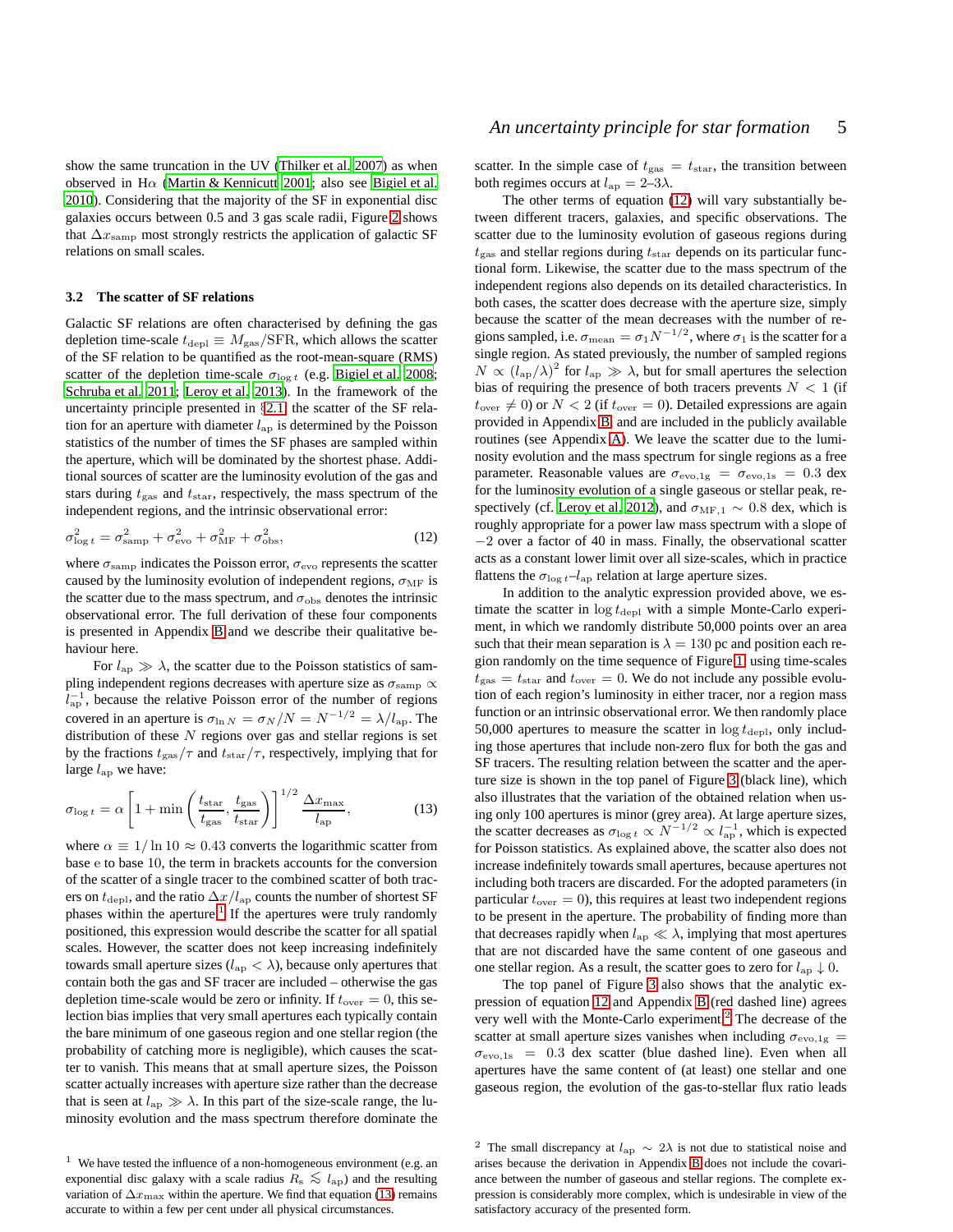

<span id="page-6-1"></span>Figure 3. Scatter in the gas depletion time-scale as a function of aperture size lap. *Top panel*: The black solid line reflects the result of a simple Monte-Carlo experiment using 50,000 randomly placed apertures. The grey area indicates the RMS scatter of the scatter when using only 100 apertures. The red dashed line represents the analytic model from equa-tion [\(12\)](#page-5-2) and Appendix [B](#page-12-0) for  $\sigma_{\text{evo}} = \sigma_{\text{MF}} = \sigma_{\text{obs}} = 0$ , and the red dotted line indicates its power-law behaviour for  $l_{\rm ap}\gg \lambda$  as expressed in equation [\(13\)](#page-5-1). The {blue,green,grey} dashed lines subsequently add scatters of  $\{\sigma_{\text{evo},1}, \sigma_{\text{MF},1}, \sigma_{\text{obs}}\}$  =  $\{0.42, 0.8, 0.15\}$  dex to illustrate the effects of the luminosity evolution of independent regions, a cloud mass spectrum, and an intrinsic observational error, respectively. The black dotted line indicates the result from [Feldmann, Gnedin & Kravtsov \(2011](#page-10-34)) for a particular numerical setup (see text). *Bottom panel*: The {blue,green,red} solid lines show the {dwarf,disc,sub-mm} galaxies from Table [2.](#page-4-1) We have set  $\sigma_{\text{evo},1g} = \sigma_{\text{evo},1s} = 0.3$  dex,  $\sigma_{\text{MF},1} = 0.8$  dex and  $\sigma_{\text{obs}} = 0.15$  dex as in the top panel. The {dotted,dashed,dash-dotted} lines refer to the disc galaxy model with  $\sigma_{\text{MF},1} = 0$  dex,  $\sigma_{\text{MF},1} = 1.6$  dex, and  $\sigma_{\text{evo},1g} =$  $\sigma_{\text{evo},1s} = 0$  dex, respectively. The grey-shaded area indicates the part of parameter space covered by nine galaxies from the HERACLES survey [\(Leroy et al. 2013\)](#page-10-10). The filled diamonds represent M33 [\(Schruba et al.](#page-10-4) [2010](#page-10-4)) and the open diamond indicates M51 [\(Blanc et al. 2009](#page-10-7)).

to residual variance and hence the scatter approaches  $\sigma_{\log t}^2$  =  $\sigma_{\text{evo},1g}^2 + \sigma_{\text{evo},1s}^2$  for  $l_{\text{ap}} \downarrow 0$ . Similarly, including a scatter of  $\sigma_{\text{MF}}$  = 0.8 dex due to an underlying mass function (green dashed line) causes the scatter at small aperture sizes to saturate at  $\sigma_{\log t} = \sqrt{\sigma_{\text{evo},1g}^2 + \sigma_{\text{evo},1s}^2 + \sigma_{\text{MF},1}^2/2}$ . It also increases the scatter at large aperture sizes. Note that the presence or absence of a mass function does not affect the scatter at small aperture sizes when  $t_{over} \neq 0$  – the scatter at small aperture sizes is then domi-nated by single regions residing in the overlap phase<sup>[3](#page-6-2)</sup>, for which a

mass function affects the gas and stellar flux in the same way and hence does not introduce additional scatter. Finally, including an intrinsic observational error margin of  $\sigma_{\rm obs} = 0.15$  dex (grey dashed line) causes the scatter to saturate at  $\sigma_{\log t} = \sigma_{\text{obs}}$  for  $l_{\text{ap}} \to \infty$ .

For reference, Figure [3](#page-6-1) includes the relation between the scatter and the aperture size that was found by [Feldmann, Gnedin & Kravtsov \(2011\)](#page-10-34) in grid-based hydrodynamical simulations of (disc) galaxies. Although a detailed comparison is obstructed by the somewhat arbitrary position on the x-axis of each model (our models assume  $\lambda = 130$  pc), both results agree for  $l_{\rm ap} \geqslant 300$  pc. At smaller aperture sizes, the comparison is not representative because in that regime the size-scale dependence of the scatter depends on the details of the underlying luminosity evolution and the adopted mass spectrum. Nevertheless, the prediction that some flattening of the relation must occur below size-scales of a few 100 pc seems to be robust.

Using equation [\(12\)](#page-5-2), we can now predict the scatter of the observed gas depletion time-scale as a function of aperture size for several of our example systems from Table [2.](#page-4-1) This is shown in the bottom panel of Figure [3](#page-6-1) for the disc galaxy, dwarf galaxy and SMG parameter sets. The galaxies follow roughly the same trend of decreasing scatter with aperture size, but there are several relevant differences. For instance, the bumps and slightly wave-like behaviour is caused by the dissimilar values of  $t_{\text{gas}}$  and  $t_{\text{star}}$  and the resulting increase of ∆x – the bump visible at lap ∼ 500 pc for the dwarf and disc galaxies coincides with  $\Delta x = \sqrt{\tau / \Delta t} \lambda \sim 3.9 \lambda \sim 500$  pc. For  $t_{\rm gas} \sim t_{\rm star}$ , this bump would have moved to  $l_{\rm ap} \sim \lambda$ , as is the case for the SMG parameter set. The dotted, dashed and dashdotted lines show how the size-scale dependence of the scatter depends on the luminosity evolution of individual regions and their underlying mass spectrum. While the variation is non-negligible, it clearly represents a secondary effect. The overall trend is that the scatter varies from  $\sigma_{\log t} \sim 0.9$  at  $l_{\text{ap}} = 50$  pc to  $\sigma_{\log t} \sim 0.2$  at  $l_{\rm ap} = 1$  kpc, indicating a rough power-law relation of:

$$
\sigma_{\log t} \sim 0.2 \left(\frac{l_{\rm ap}}{\rm kpc}\right)^{-0.5},\tag{14}
$$

for  $l_{\rm ap} = 0.05$ –1 kpc. Note that the details of this relation are by no means universal and should vary substantially between galaxies due to variations in  $\lambda$ ,  $t_{\text{gas}}$ ,  $t_{\text{over}}$ ,  $\sigma_{\text{evo}}$  and  $\sigma_{\text{MF}}$ . While a slope of −1 is expected for pure Poisson statistics, we see that a shallower slope can emerge due to the combined effect of the flattening at small aperture sizes that was explained above, the intrinsic observational error, and the dissimilarity of  $t_{\text{gas}}$  and  $t_{\text{star}}$ . Although a detailed comparison with observations is deferred to K14, Figure [3](#page-6-1) does show which part of parameter space is covered by the observed nearby galaxies of [Leroy et al. \(2013\)](#page-10-10), as well as M33 [\(Schruba et al. 2010\)](#page-10-4) and M51 [\(Blanc et al. 2009\)](#page-10-7), indicating that our model agrees very well with the trend of these observations.

#### <span id="page-6-0"></span>**3.3 How the uncertainty principle constrains SF physics**

Thus far, we have assumed that apertures are randomly positioned on a galaxy. However, it is also possible to estimate the relative change of the measured gas depletion time-scale as a function of aperture size when centering it on a concentration of gas (increasing  $t_{\text{depl}}$  with respect to the galactic average) or young stars (decreasing  $t_{\text{depl}}$  with respect to the galactic average, see [Schruba et al.](#page-10-4) [2010](#page-10-4)). In particular, we show in this section that this relative change (or bias) is a very useful quantity to constrain the time-scales governing the evolution of gas and SF in galaxies.

<span id="page-6-2"></span><sup>&</sup>lt;sup>3</sup> For typical parameters, this is more likely than catching one gaseous and one stellar region independently in a single aperture.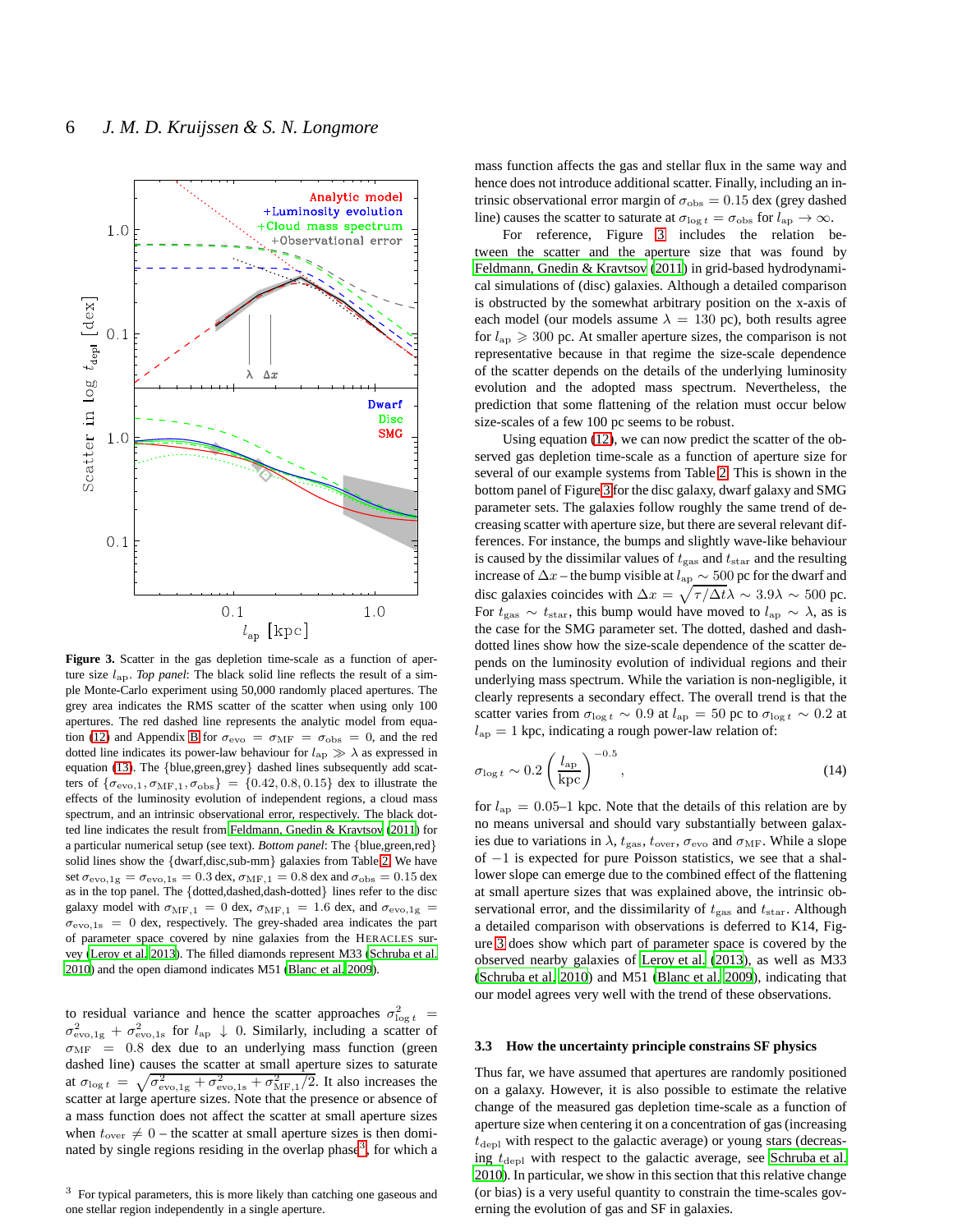The relative change of the gas depletion time-scale when centering apertures on gas or stellar peaks can be estimated with a simple statistical model. The depletion time is defined as  $t_{\text{depl}} \equiv$  $M_{\rm gas}/\rm SFR \propto \mathcal{F}_{\rm gas}/\mathcal{F}_{\rm SF}$ , where  $\mathcal{F}_{\rm gas}$  and  $\mathcal{F}_{\rm SF}$  indicate the flux emitted by gas and SF tracers, respectively. The expected flux from both tracers in apertures focussed on gas or stellar peaks follows from the Poisson statistics of independent regions in apertures of varying size. The resulting flux ratio can then be compared to the galaxy-wide flux ratio to obtain the relative change of the measured gas depletion time-scale. The derivation is presented in detail in Appendix [C](#page-13-0) and only the result is provided here.

By centering an aperture on a gas peak, the gas flux is guaranteed to be non-zero and may increase due to additional gas-rich regions residing in the aperture by chance – the expected number of these 'contaminants' increases with the aperture size. By contrast, the stellar flux could potentially be zero, because it is constituted by the sum of the flux emitted by stellar regions residing in the aperture *by chance* and the flux emitted by the central gas peak if it happens to be in the overlap phase (which can only occur if  $t_{\text{over}} \neq 0$ ). The relative change of the gas depletion time-scale then becomes

<span id="page-7-0"></span>
$$
\frac{\left[t_{\text{depl}}\right]_{\text{gas}}}{\left[t_{\text{depl}}\right]_{\text{gal}}} = \frac{1 + \frac{t_{\text{gas}}}{\tau} \left(\frac{l_{\text{ap}}}{\lambda}\right)^2}{\beta_{\text{s}} \frac{t_{\text{over}}}{t_{\text{star}}}\left[1 + (\beta_{\text{s}} - 1)\frac{t_{\text{over}}}{t_{\text{star}}}\right]^{-1} + \frac{t_{\text{gas}}}{\tau} \left(\frac{l_{\text{ap}}}{\lambda}\right)^2}, (15)
$$

Analogously, for an aperture centered on a stellar peak we find

<span id="page-7-1"></span>
$$
\frac{\left[t_{\text{depl}}\right]_{\text{star}}}{\left[t_{\text{depl}}\right]_{\text{gal}}} = \frac{\beta_g \frac{t_{\text{over}}}{t_{\text{gas}}}\left[1 + \left(\beta_g - 1\right)\frac{t_{\text{over}}}{t_{\text{gas}}}\right]^{-1} + \frac{t_{\text{star}}}{\tau}\left(\frac{l_{\text{ap}}}{\lambda}\right)^2}{1 + \frac{t_{\text{star}}}{\tau}\left(\frac{l_{\text{ap}}}{\lambda}\right)^2} \tag{16}
$$

In these equations,  $\beta_{\rm g}\equiv\mathcal{F}_{\rm g,over}/\mathcal{F}_{\rm g,iso}$  indicates the ratio between the mean gas flux of peaks in the overlap  $\mathcal{F}_{g,over}$  and the mean flux of those in isolation  $\mathcal{F}_{g, over}$ . Likewise,  $\beta_s \equiv \mathcal{F}_{s, over} / \mathcal{F}_{s, iso}$  indicates the same ratio for stellar fluxes. These flux ratios can be directly measured from observations if the spatial resolution allows the smallest apertures to contain only a single region (i.e.  $l_{\rm ap} < \lambda$ ). By only considering the smallest apertures, one can then obtain  $\beta_{\rm g}$ and  $\beta_s$  by dividing the mean flux in apertures containing both tracers by the mean flux in those containing only a single tracer. If the spatial resolution is insufficient, some parametrization of the flux evolution needs to be assumed. For instance, if the gas (stellar) flux decreases to zero (increases from zero) linearly during the overlap and is constant otherwise, then  $\beta_{\rm g} = \beta_{\rm s} = 0.5$ . The advantage of measuring the flux ratio rather than adopting some parametrization of the flux evolution is that equations [\(15\)](#page-7-0) and [\(16\)](#page-7-1) become independent of any prior assumptions.

In equations [\(15\)](#page-7-0) and [\(16\)](#page-7-1), the number 1 in the numerator or denominator indicates the guaranteed gas or stellar peak, respectively. The terms containing  $(l_{\rm ap}/\lambda)^2$  represent the gas and stellar peaks residing in the aperture by chance. If  $l_{\rm ap} \gg \lambda$ , then both equations approach unity and the bias of the gas depletion time-scale vanishes. Finally, the term in the denominator (numerator) containing  $\beta_s$  ( $\beta_g$ ) reflects the non-zero probability of finding stars (gas) in the central gas (stellar) peak in case the gas and stellar phases overlap (i.e.  $t_{over} \neq 0$ ). As explained in §[2.2,](#page-3-3)  $t_{over}$  encompasses the duration of SF  $t_{SF}$  as well as the time-scale for the removal of gas from the aperture or region by feedback  $t_{\text{fb}} = \min_{(l_{\text{ap}}, \lambda)/v_{\text{ej}}}$ , where  $v_{\text{ej}}$  is the characteristic removal velocity of the gas, be it by a phase transition or by motion. Together, this yields  $t_{over} = t_{SF} + \min(l_{ap}, l_T)/v_{ej}$ . When using a tracer



<span id="page-7-2"></span>**Figure 4.** Expected relative change of the measured gas depletion timescale as a function of aperture size when centering on gas peaks (top curves) or stellar peaks (bottom curves) for several combinations of  ${t_{\text{gas}, t_{\text{star}, t_{\text{over}}}}$  (see legend). Except where noted otherwise, gas removal due to feedback occurs instantaneously and hence the overlap equals the duration of SF ( $t_{\text{over}} = t_{\text{SF}}$ ). The thick black curves represent the reference variable set, with  $t_{\text{gas}} = t_{\text{star}}$  and  $t_{\text{over}} = 0$ . The orange and red curves illustrate the effect of a non-zero overlap time, the green curve shows the effect of the ratio between the durations of the gas and stellar phases, and the cyan curve indicates the combined effect. The blue curve adds the effect of non-instantaneous gas removal due to feedback, with a SF time-scale of  $t_{\rm SF} = 3$  Myr and a characteristic gas removal velocity of  $v_{\text{ej}} = 100 \text{ km s}^{-1}$ . The vertical dotted line denotes the adopted typical separation between regions  $\lambda = 0.13$  kpc (cf. Table [2\)](#page-4-1). The (asymptotic) values reached for  $l_{\text{ap}} \downarrow 0$  are indicated towards the right-hand side of the figure in grey. As can be verified by substituting equation [\(5\)](#page-2-2) into equa-tions [\(15\)](#page-7-0) and [\(16\)](#page-7-1), the bias of  $t_{\text{depl}}$  never exceeds a factor of two as long as  $l_{\rm ap} \geqslant \Delta x_{\rm samp}$ .

that only detects unembedded stars, then  $t_{\text{SF}}$  must be close to zero and hence the duration of the overlap is mainly set by gas removal.

In Figure [4,](#page-7-2) we show the relative change of the gas depletion time-scale resulting from equations [\(15\)](#page-7-0) and [\(16\)](#page-7-1) for different combinations of  $t_{\rm gas}$ ,  $t_{\rm star}$  and  $t_{\rm over}$ . While Figure [3](#page-6-1) already showed substantial scatter on scales smaller than a few 100 pc, we now see that centering an aperture on an overdensity of gas or stars systematically biases the gas depletion time-scale by up to an order of magnitude or more. This is caused because focussing on a certain tracer guarantees it to be present in the aperture, which leads to a different depletion time-scale than measured on average throughout the galaxy. If  $t_{\text{gas}} = t_{\text{star}}$ , this occurs symmetrically around the galactic value of the depletion time, but in all other cases there exists an asymmetry between the curves focussing on gas or stars, which depends on the ratio  $t_{\text{gas}}/t_{\text{star}}$ . This is easily understood, because the bias is caused by the guarantee of having a gaseous or stellar peak – if the visibility time-scale of either tracer exceeds that of the other, it will also be more numerous at a given instant. Therefore, the guarantee of including at least one region bright in that tracer will change the depletion time-scale by an amount smaller than when focussing on the shorter-lived tracer.

If the gas and SF tracers never overlap ( $t_{\text{over}} = 0$ ), the depletion time-scale in the limit  $l_{ap} \downarrow 0$  goes to infinity (zero) when focussing on gaseous (stellar) peaks. By contrast, a non-zero over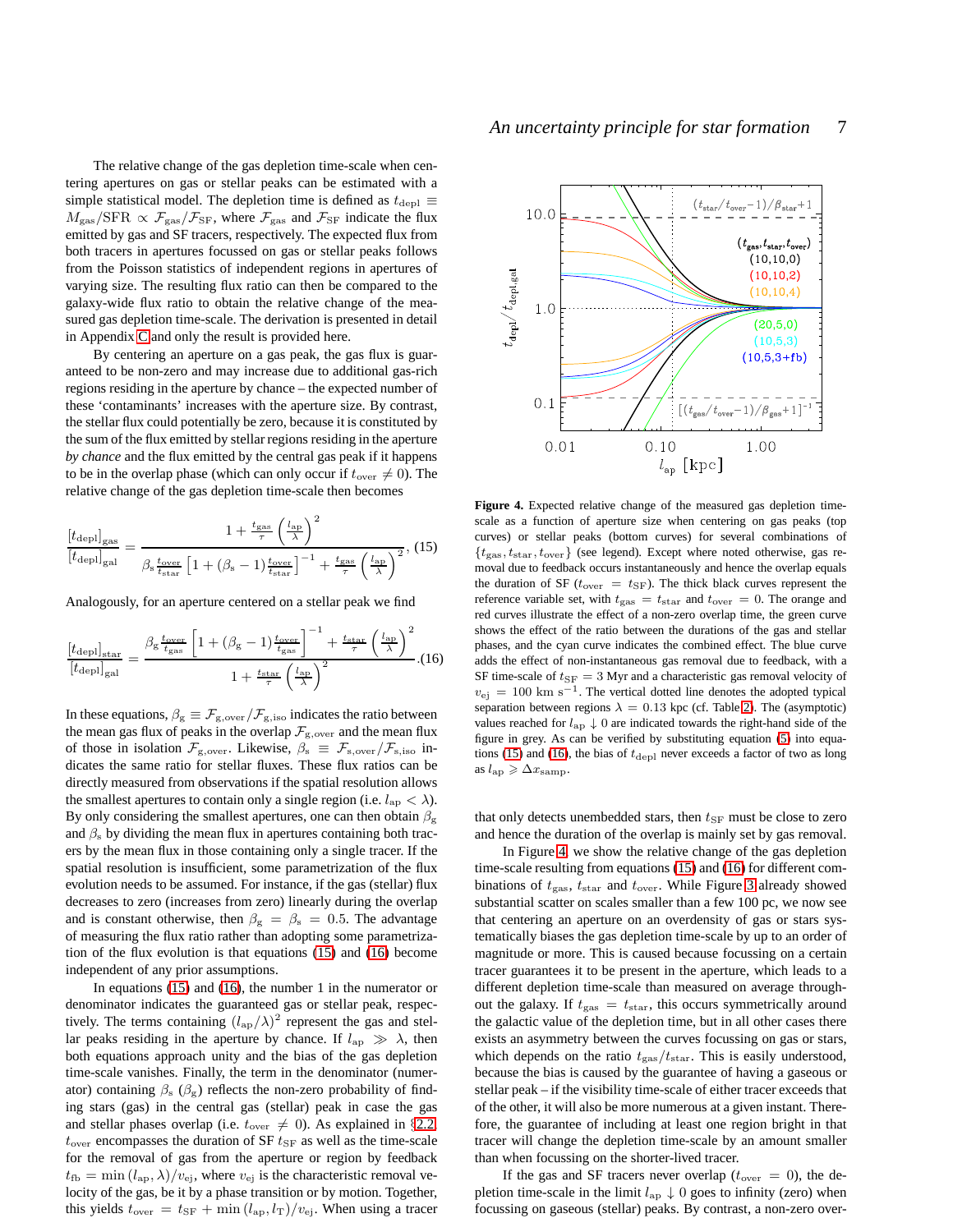lap between the gas and stellar phases (i.e. the duration of SF and gas removal) introduces a flattening of the curves in Figure [4](#page-7-2) for aperture sizes smaller than the typical separation of independent regions. When both phases overlap for some duration, then there is always a non-zero probability that both tracers are present in the aperture, even when only a single region is covered. This prevents the depletion time-scale from approaching zero or infinity for small aperture sizes. In particular, when focussing on gas peaks we see that the bias of  $t_{\text{depl}}$  saturates at a value of

$$
\lim_{l_{\text{ap}} \downarrow 0} \frac{\left[t_{\text{depl}}\right]_{\text{gas}}}{\left[t_{\text{depl}}\right]_{\text{gal}}} = 1 + \beta_{\text{star}}^{-1} \left(\frac{t_{\text{star}}}{t_{\text{over}}} - 1\right),\tag{17}
$$

whereas when focussing on stellar peaks it approaches

<span id="page-8-0"></span>
$$
\lim_{l_{\rm ap}\downarrow 0} \frac{\left[t_{\rm depl}\right]_{\rm star}}{\left[t_{\rm depl}\right]_{\rm gal}} = \left[1 + \beta_{\rm gas}^{-1} \left(\frac{t_{\rm gas}}{t_{\rm over}} - 1\right)\right]^{-1}.\tag{18}
$$

Because  $t_{\text{star}}$  is known from stellar population modelling, this implies that the relevant time-scales of the SF process can simply be read off figures like Figure [4.](#page-7-2) This is a potentially very powerful application of our framework, which is discussed in more detail below and in Appendix [A.](#page-11-0) Figure [4](#page-7-2) also shows that the inclusion of a finite gas ejection velocity causes the flattening for small apertures to become more gradual, which occurs because the non-instantaneous removal of the gas increases the duration of the overlap for large aperture sizes (see above).

Note that the time-scales obtained through this method should be interpreted carefully. The time sequence of Figure [1](#page-3-1) follows the mass flow of the gas towards and through SF, i.e. it is 'Lagrangian'. Because not all of the gas is consumed in the SF process, a mass unit likely completes the sequence of Figure [1](#page-3-1) multiple times, either by only peripherally participating in the SF process or by actually forming a star and subsequently being ejected by feedback. In this context, tgas reflects the *total* time *in between* subsequent SF events during which the mass unit is visible in the gas tracer. This also means that  $t_{\rm gas}$  may span interruptions due to phase transitions unrelated to SF. While the duration of these interruptions themselves does not contribute to  $t_{\rm gas}$ , any prior visibility of a mass unit in the adopted gas tracer is contained in  $t_{\text{gas}}$ .

As a first test of equations  $(15)$ – $(18)$ , we have performed a set of Monte-Carlo experiments very similar to those discussed in §[3.2.](#page-5-4) We randomly distribute 20,000 points over an area such that their mean separation is  $\lambda = 130$  pc and position each region randomly on the time sequence of Figure [1,](#page-3-1) using time-scales  $\{t_{\text{gas}}, t_{\text{star}}, t_{\text{over}}\} = \{10, 5, 3\}$  Myr. The gas (stellar) luminosity is taken to decrease (increase) linearly during the overlap phase while remaining constant when only a single tracer is present, implying  $\beta_{\rm g} = \beta_{\rm s} = 0.5$ . We then place apertures of different sizes, which are focussed on each of these regions. The entire gas and stellar flux for the subsets of apertures centered on gas and stellar peaks, respectively, are then added up to obtain the bias of the gas depletion time-scale as a function of aperture size. In addition to this standard model, in some cases we assign a mass spectrum to the regions, account for detection limits, or consider different spatial distributions of the points.

Figure [5](#page-8-1) shows the comparison between the Monte-Carlo model and the analytic expressions of equations [\(15\)](#page-7-0) and [\(16\)](#page-7-1). The values of  $\beta_{\rm g}$  and  $\beta_{\rm s}$  used in the analytic expressions are measured from the Monte-Carlo model as they would be determined from observed galaxies (see the earlier discussion) – the other variables are simply set according to the initial conditions of the Monte-Carlo model. The top-left panel shows that when using only 100 apertures, an uncertainty of  $\sim 0.1$  dex should be expected when using



<span id="page-8-1"></span>**Figure 5.** Comparison of the gas depletion time-scales seen in a simple Monte-Carlo experiment (see text) to those of the analytic expressions of equations [\(15\)](#page-7-0) and [\(16\)](#page-7-1), centering the apertures on gas peaks (top curves) or stellar peaks (bottom curves). *Top left*: The red dashed line indicates the analytic expression. The grey areas indicate the uncertainty range for small numbers of apertures (see legend) as obtained from the Monte-Carlo experiment. *Top right*: As in the previous panel, but assigning a power-law mass spectrum to the regions, covering two decades in mass with a slope of −1.7. *Bottom left*: Effect of the spatial randomisation, comparing the analytic expression (red dashed line) to the Monte-Carlo experiment for a hexagonal equidistant grid (green), for an additional random scatter up to 0.5λ (blue), and for a fully random distribution (black). *Bottom right*: Effect of incompleteness, comparing the analytic expression (red dashed line) to the Monte-Carlo experiment (black), using the same mass spectrum as in the top right panel. In the case of 'coupled limits', the gas and stellar mass spectra are undetected below twice their minimum mass, whereas in the case of 'independent limits' the gas (stellar) mass spectrum is undetected below five (three) times the minimum mass. Dashed lines indicate the analytic model when setting  $t_{\text{gas}}$ ,  $t_{\text{star}}$  and  $t_{\text{over}}$  to the mean time-scales for which the tracers are *detectable* (or detectably overlapping).

the model to interpret observational data – for larger numbers of apertures, theory and simulation converge to high accuracy. The scatter increases by about a factor of two when including a mass spectrum (top-right panel), to  $\sim 0.2$  dex, suggesting that the analysis proposed here requires a minimum of about 100 apertures to yield statistically useful results. Note that the applicability of the analytic expressions is unaffected by the presence of a mass spectrum. The third panel in Figure [5](#page-8-1) addresses the assumption made thus far that independent regions are randomly distributed. If they are distributed on an equidistant, hexagonal grid with inter-point separation  $\lambda$ , the familiar saturation of the depletion time-scale at small aperture sizes is already attained at  $\lambda$  – at smaller size-scales there is never more than a single region residing in the aperture. The addition of random perturbations to this fixed distribution of points shifts the saturation point to  $0.5\lambda$ . In either case, the saturation value is still a reliable measure of  $t_{\text{gas}}$  and  $t_{\text{over}}$ .

The bottom-right panel of Figure [5](#page-8-1) considers the effect of incompleteness – the partial detection of the mass spectra of gaseous and stellar regions. Unsurprisingly, the bias of the gas depletion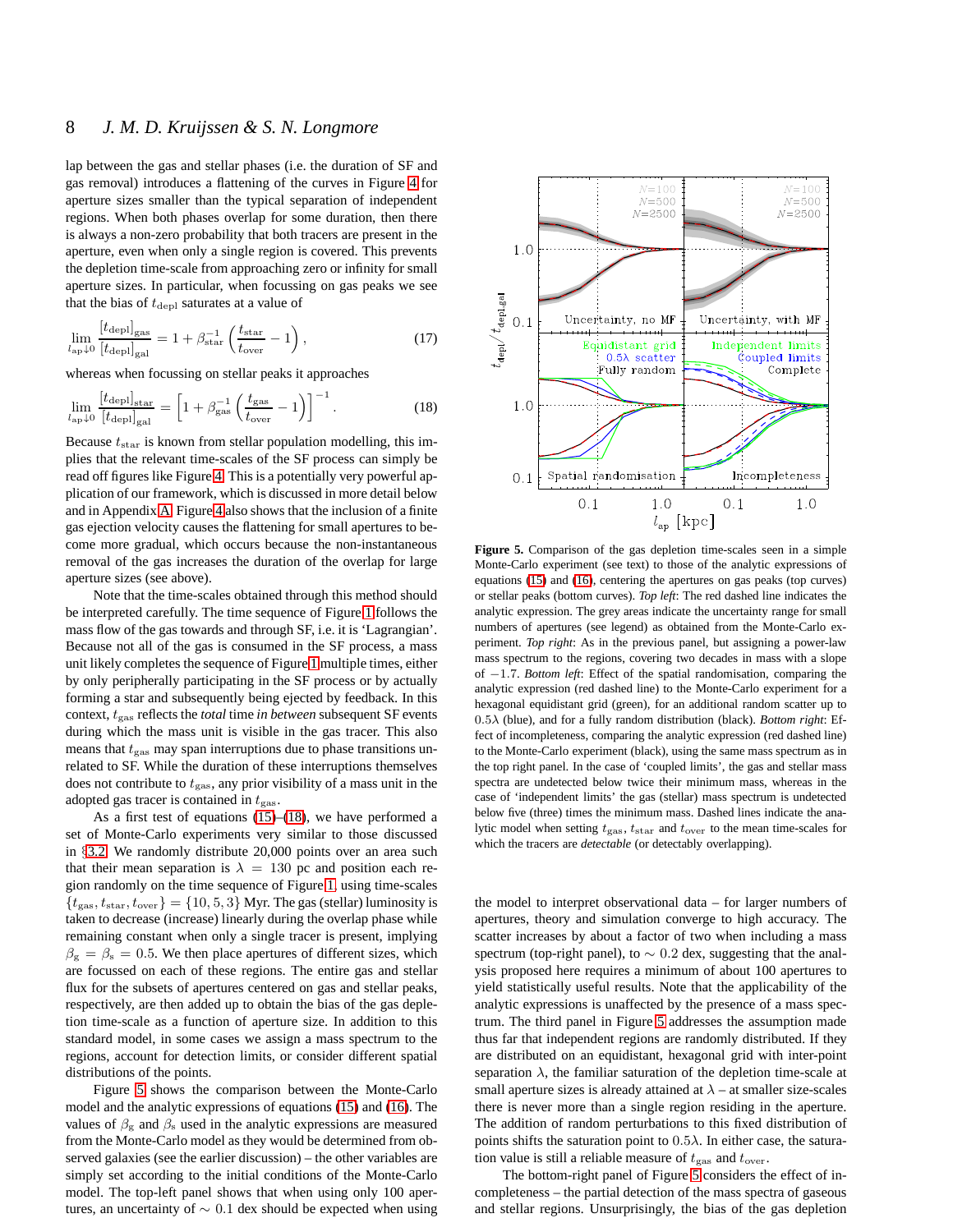time-scale changes when only part of the mass spectrum is detected. This gives incorrect results when using the model to derive  $t_{\text{gas}}$  and  $t_{\text{over}}$  from observations. It makes no difference whether the detection limits of the gas and SF tracers are coupled (i.e. the gas limit turns into the stellar limit and the number of regions is conserved between both tracers) or independent. However, we also show the analytic model when adopting the mean *detectability* time-scales of the gas and SF tracers rather than their underlying lifetimes, as well as the mean duration of their detectable overlap (dashed lines). These agree well with the Monte-Carlo experiment, indicating that the time-scales that are obtained from incomplete observations refer to the time-scales during which the tracers are *detectable*. When the observations are incomplete, this naturally differs from the underlying, true lifetimes of the gas and SF tracers and their overlap.

We conclude that measurements of the gas depletion timescale in small apertures centered on gas or SF tracers directly probe the duration of the several phases of the SF process. This may open up a new avenue to infer the physics of SF and feedback as a function of the galactic environment.

## **4 DISCUSSION**

#### **4.1 Summary**

We have presented a simple uncertainty principle for spatially resolved galactic SF relations. This explains the failure of these relations on small spatial scales as the result of the incomplete statistical sampling of independent star-forming regions. The main conclusions of this work are as follows.

(i) Throughout most of the known star-forming systems, the incomplete sampling of independent star-forming regions determines the spatial scale  $\Delta x$  below which galactic SF relations break down. It provides a more stringent criterion than the incomplete sampling of SF tracers from the IMF (which dominates in the outer regions of galaxy discs) or spatial drift (which dominates in galaxy centres). If the Toomre length sets the separation of independent star-forming regions, we predict that there should be little variation of  $\Delta x$  as a function of the galactic gas surface density.

(ii) The Poisson statistics of sampling independent star-forming regions cause the scatter of the gas depletion time-scale of the spatially resolved SF relation to depend on the aperture size as  $\sigma_{\log t} \propto l_{\rm ap}^{-\gamma}$  with  $\gamma = 0.5{\text -}1$  for  $l_{\rm ap} = 0.1{\text -}1$  kpc. The increase of the scatter with decreasing size-scale flattens for small aperture sizes, where it is dominated by the cloud mass spectrum and the details of the luminosity evolution during the SF process. We find good agreement with the observed dependence of the scatter on the spatial scale.

(iii) When focussing apertures on gas or stellar peaks, the measured gas depletion time-scale is biased to larger or smaller values, respectively. This bias directly probes the time-scales governing the SF process, such as the duration of the gas phase and its time overlap with the stellar phase. These time-scales can be obtained from galaxy-wide observations without the need to spatially resolve independent star-forming regions – resolving their mean separation suffices. Simple Monte-Carlo models of large numbers of star-forming regions show that the method is insensitive to the cloud mass spectrum and can be applied reliably when at least 100 gas or stellar peaks are used. Another important strength of this method is that it is not hampered by the uncertain conversion factors between gas tracer flux and gas mass that traditionally plague the inference of SF physics from galactic SF relations (see e.g. [Kennicutt & Evans 2012\)](#page-10-16), because it relies exclusively on tracer flux ratios.

Fortran and IDL modules for applying the uncertainty principle are available at [http://www.mpa-garching.mpg.de/KL14principle.](http://www.mpa-garching.mpg.de/KL14principle) A checklist detailing the required steps for their observational application is supplied in Appendix [A.](#page-11-0)

#### **4.2 Assumptions, observational caveats and biases**

The statistical arguments used to derive the expected scatter in SF relations rely on several implicit assumptions. If this theoretical framework is applied in regimes where these assumptions break down, the derived scatter will vary from that predicted. For example, we have assumed that the galactic SFR is roughly constant over  $\tau$ , which will break down in a localised 'starburst' event.<sup>[4](#page-9-1)</sup> Alternatively, if the physical properties of a galaxy vary substantially within a given observational aperture, the characteristic size and mass of independent regions may also change, potentially giving rise to additional scatter. Also, the above framework has been defined under the simplest assumption that the galaxy is face-on. As inclination will directly affect several key variables (e.g. the projected aperture area, gas/star surface density, rotation curves), the deprojected values should be used.

Our framework also assumes that observations accurately recover the full underlying gas and young star distributions. In the idealised case where all independent star-forming regions have the same characteristic mass (e.g. the Toomre mass  $M_{\rm T} = \sigma^4/G^2\Sigma$ ), the observations need to be sufficiently sensitive to both (1) detect this characteristic gas mass and (2) detect the stellar population eventually resulting from this gas (e.g. the Toomre mass times some SF efficiency). However, in practice the gas mass distribution will be continuous and hence sensitivity limitations mean that observations will only detect emission from a fraction of the gas and young stars. We have shown in §[3.3](#page-6-0) that this affects the time-scales that are retrieved when considering the bias of the gas depletion time-scale in small apertures. Ideally, the gas and SF tracer observations are complete, but at least they should encompass the same total fraction of gas clouds and resulting young stellar populations they produce. A robust application of our framework requires the recovered fraction to be large. The requirement that observations be sensitive to a similar, substantial fraction of the gas and young stars being produced effectively places a distance limit on the applicability of this analysis. These and other observational points of caution are discussed in more detail in Appendix [A2.](#page-11-1)

One final thing to bear in mind, is that our uncertainty principle mainly considers the statistics of observational tracers of a physical system rather than directly describing that system itself. As described in §[3.3,](#page-6-0) the physics of SF can be characterised by considering their effects on these statistics.

#### <span id="page-9-0"></span>**4.3 Implications and future applications**

The uncertainty principle presented in this paper shows that care must be taken when comparing galactic SF relations to smallscale SF relations and provides quantitative limits on their appli-

<span id="page-9-1"></span><sup>&</sup>lt;sup>4</sup> In the framework of this paper, the clouds and regions in a galaxy-wide starburst are no longer independent, which implies that the entire galaxy actually constitutes a single independent region.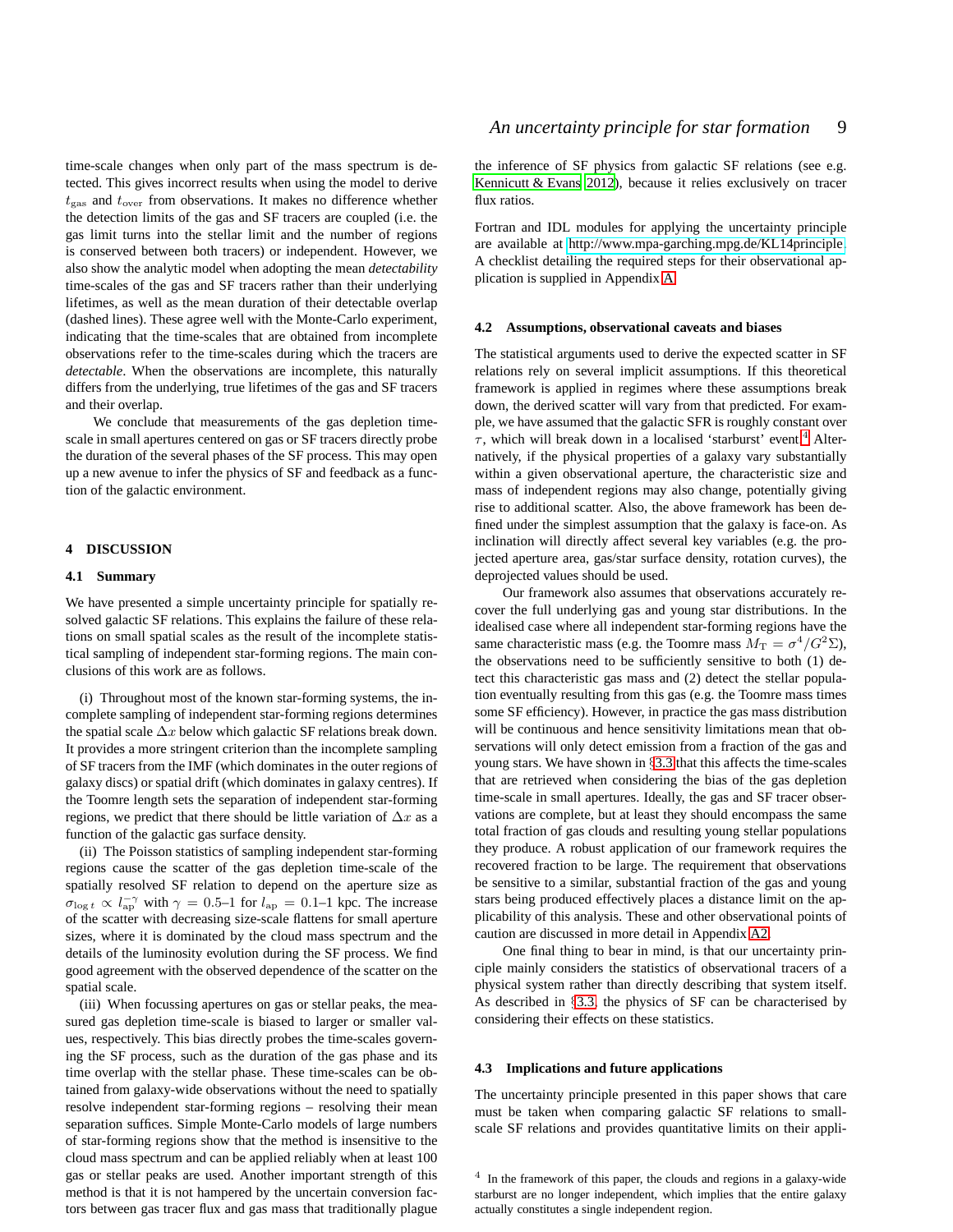cability. For instance, SF relations measured in the solar neighbourhood [\(Heiderman et al. 2010](#page-10-35); [Lada, Lombardi & Alves 2010;](#page-10-36) [Gutermuth et al. 2011](#page-10-37); [Lada et al. 2013\)](#page-10-38) are fundamentally different from their galactic counterparts. Small-scale SF relations describe the conversion of dense (and likely self-gravitating) gas into stars, whereas large-scale SF relations additionally cover galactic physics such as feedback, cooling and inflow dynamics. Despite this added complexity, the clear advantage is a better statistical sampling of the SF process – and as shown in this paper, the smallscale characteristics of the SF process can be obtained by considering how the large-scale SF relations break down.

The framework of this paper also shows that there is no reason why the SF recipes that are used in high-resolution numerical simulations of galaxy formation and evolution (e.g. [Springel & Hernquist 2003](#page-10-39)) should be motivated by the galactic SF relation, which in essence fails to describe the  $\Delta x \ll 100$  pc sizescales that can actually be resolved in modern calculations. Because the presented framework is Lagrangian in nature (i.e. it traces the mass flow through a system), it may also be used as a means to quickly analyse mass flows in Eulerian, grid-based simulations, alleviating the need for tracer particles.

The dependence of the scatter and bias of the gas depletion time-scale on the aperture size (see Figures [3](#page-6-1) and [4\)](#page-7-2) presents a novel and potentially powerful way of deriving the durations of the different phases of the SF process, such as how long the gas and stars are visible in their respective tracers, and how long the phase lasts during which both are visible (i.e. the duration of SF itself as well as the resulting gas removal). Any possible degeneracies can be lifted by considering different tracers. For instance, when using H $\alpha$  to trace stars and assuming  $t_{\text{star}} = 2$  Myr,  $\Delta x_{\text{ samp}} \propto (\tau/\Delta t)^{1/2}$  is indistinguishable for  $t_{\text{gas}} = \{1, 4\}$  Myr. However, when adding FUV and hence  $t_{\text{star}} = 14$  Myr, both gas tracer lifetimes can be separated and the degeneracy is lifted. The use of different SF tracers that capture the early, embedded phase of SF and are sensitive to different stellar masses (such as cm continuum, far-infrared and young stellar object counts) may be used to map the assembly of the stellar mass function. Similarly, the combination of different gas tracers in our framework can be used to constrain time-scales for gas phase transitions (e.g.  $HI \rightarrow H_2$ ) and to map the gas volume density evolution towards SF as a function of absolute time. We conclude that our uncertainty principle and its corresponding framework provide a powerful tool to characterise the SF process, using spatially resolved, galaxy-scale observations.

Finally, we note that the statistical model presented in this paper is very general and applies to any astrophysical process that can be separated into (partially overlapping) subsequent phases: any system that is subject to some degree of time-evolution. By contrast, it cannot be applied when the correlated quantities are the simultaneous result of an underlying phenomenon (e.g. the colour-magnitude relation of main sequence stars). The fundamental point is that when a macroscopic correlation is caused by a timeevolution, then it *must* break down on small scales because the subsequent phases are resolved. This general observation supports the application of the presented framework to a wide range of fields, from small-scale star and planet formation to galaxy formation and evolution.

#### **ACKNOWLEDGEMENTS**

We thank an anonymous referee for a helpful report. We are very grateful to Andreas Schruba for helpful discussions, advice and detailed comments on the manuscript, and to Frank Bigiel, Simon Glover, Adam Leroy, Andreas Burkert and Ralf Klessen for stimulating discussions and/or comments on an early draft of this work. We acknowledge the Aspen Center for Physics for their hospitality and to the National Science Foundation for support, Grant No. 1066293.

## **REFERENCES**

- <span id="page-10-31"></span>Bigiel F., Leroy A., Walter F., Blitz L., Brinks E., de Blok W. J. G., Madore B., 2010, AJ, 140, 1194
- <span id="page-10-32"></span>Bigiel F., Leroy A., Walter F., Brinks E., de Blok W. J. G., Madore B., Thornley M. D., 2008, AJ, 136, 2846
- <span id="page-10-3"></span>Bigiel F. et al., 2011, ApJ, 730, L13
- <span id="page-10-7"></span>Blanc G. A., Heiderman A., Gebhardt K., Evans, II N. J., Adams J., 2009, ApJ, 704, 842
- <span id="page-10-15"></span>Burkert A., Hartmann L., 2012, ApJ submitted, arXiv:1212.4543
- <span id="page-10-8"></span>Calzetti D., Liu G., Koda J., 2012, ApJ, 752, 98
- <span id="page-10-17"></span>Chabrier G., 2003, PASP, 115, 763
- <span id="page-10-26"></span>Elmegreen B. G., 1997, in Revista Mexicana de Astronomia y Astrofisica, vol. 27, Vol. 6, Revista Mexicana de Astronomia y Astrofisica Conference Series, Franco J., Terlevich R., Serrano A., eds., p. 165
- <span id="page-10-2"></span>Elmegreen B. G., 2002, ApJ, 577, 206
- <span id="page-10-34"></span>Feldmann R., Gnedin N. Y., Kravtsov A. V., 2011, ApJ, 732, 115
- <span id="page-10-14"></span>Fumagalli M., da Silva R. L., Krumholz M. R., 2011, ApJ, 741, L26
- <span id="page-10-22"></span>Genzel R. et al., 2010, MNRAS, 407, 2091
- <span id="page-10-37"></span>Gutermuth R. A., Pipher J. L., Megeath S. T., Myers P. C., Allen L. E., Allen T. S., 2011, ApJ, 739, 84
- <span id="page-10-35"></span>Heiderman A., Evans, II N. J., Allen L. E., Huard T., Heyer M., 2010, ApJ, 723, 1019
- <span id="page-10-11"></span>Heisenberg W., 1927, Zeitschrift fur Physik, 43, 172
- <span id="page-10-16"></span>Kennicutt R. C., Evans N. J., 2012, ARA&A, 50, 531
- <span id="page-10-1"></span>Kennicutt, Jr. R. C., 1998, ApJ, 498, 541
- <span id="page-10-24"></span>Kruijssen J. M. D., 2012, MNRAS, 426, 3008
- <span id="page-10-20"></span>Kruijssen J. M. D., Longmore S. N., Elmegreen B. G., Murray N., Bally J., Testi L., Kennicutt, Jr. R. C., 2013, MNRAS submitted, arXiv:1303.6286
- <span id="page-10-12"></span>Kruijssen J. M. D., Schruba A., Longmore S. N., Bigiel F., 2014, in prep. (K14)
- <span id="page-10-18"></span>Krumholz M. R., McKee C. F., 2005, ApJ, 630, 250
- <span id="page-10-38"></span>Lada C., Lombardi M., Roman-Zuniga C., Forbrich J., Alves J., 2013, ApJ in press, arXiv:1309.7055
- <span id="page-10-36"></span>Lada C. J., Lombardi M., Alves J. F., 2010, ApJ, 724, 687
- <span id="page-10-13"></span>Lee J. C. et al., 2011, ApJS, 192, 6
- <span id="page-10-40"></span>Leitherer C. et al., 1999, ApJS, 123, 3
- <span id="page-10-9"></span>Leroy A. K. et al., 2012, AJ, 144, 3
- <span id="page-10-21"></span>Leroy A. K., Walter F., Brinks E., Bigiel F., de Blok W. J. G., Madore B., Thornley M. D., 2008, AJ, 136, 2782
- <span id="page-10-10"></span>Leroy A. K. et al., 2013, ApJ in press, arXiv:1301.2328
- <span id="page-10-6"></span>Liu G., Koda J., Calzetti D., Fukuhara M., Momose R., 2011, ApJ, 735, 63
- <span id="page-10-23"></span>Longmore S. N. et al., 2013, MNRAS, 429, 987
- <span id="page-10-27"></span>Longmore S. N. et al., 2014, Protostars and Planets VI, in press
- <span id="page-10-30"></span>Martin C. L., Kennicutt, Jr. R. C., 2001, ApJ, 555, 301
- <span id="page-10-5"></span>Onodera S. et al., 2010, ApJ, 722, L127
- <span id="page-10-25"></span>Schmidt M., 1959, ApJ, 129, 243
- <span id="page-10-33"></span>Schruba A. et al., 2011, AJ, 142, 37
- <span id="page-10-4"></span>Schruba A., Leroy A. K., Walter F., Sandstrom K., Rosolowsky E., 2010, ApJ, 722, 1699
- <span id="page-10-0"></span>Silk J., 1997, ApJ, 481, 703
- <span id="page-10-39"></span>Springel V., Hernquist L., 2003, MNRAS, 339, 289
- <span id="page-10-29"></span>Thilker D. A. et al., 2007, ApJS, 173, 538
- <span id="page-10-19"></span>Wolfire M. G., McKee C. F., Hollenbach D., Tielens A. G. G. M., 2003, ApJ, 587, 278
- <span id="page-10-28"></span>Yusef-Zadeh F. et al., 2009, ApJ, 702, 178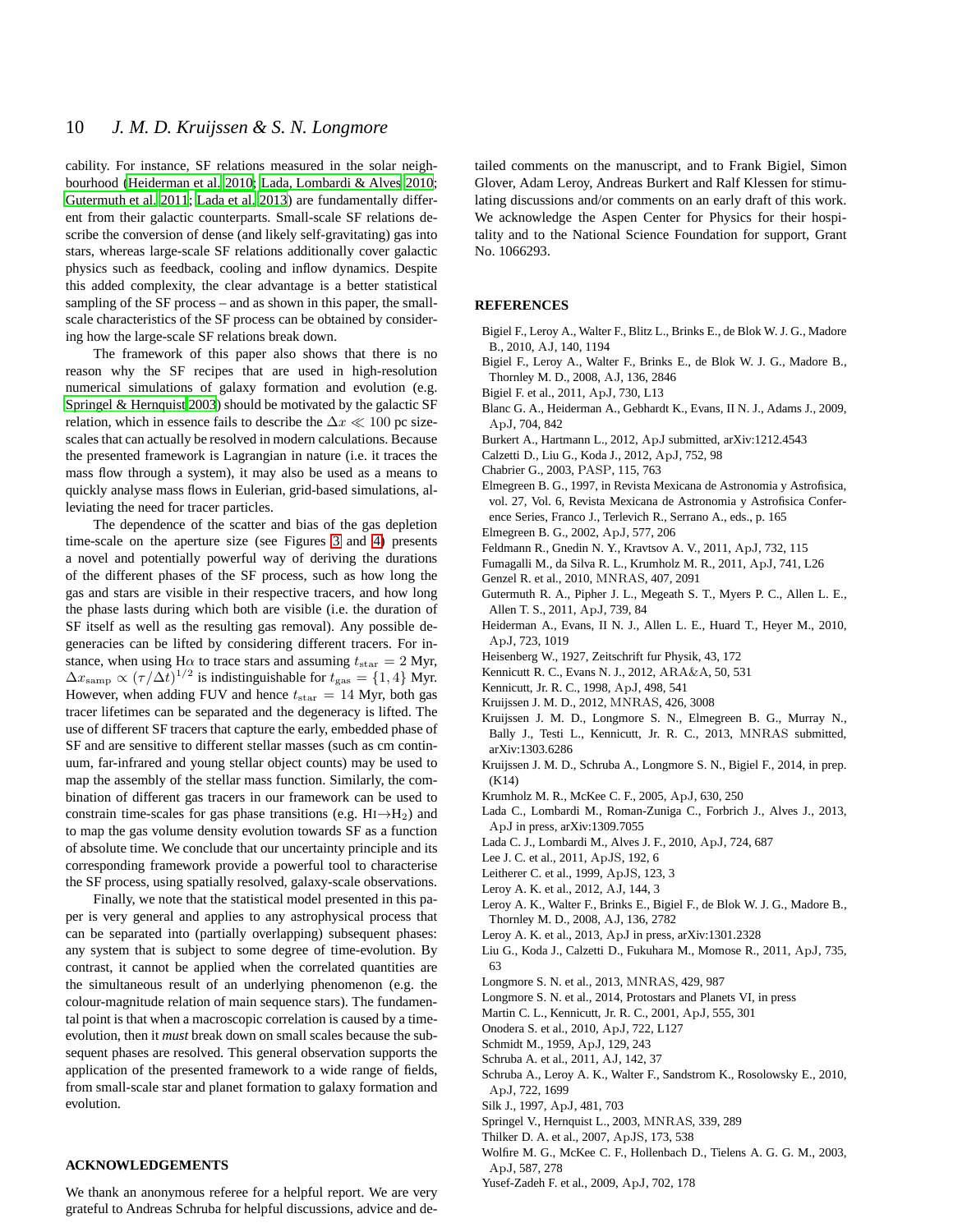## <span id="page-11-0"></span>**APPENDIX A: IDL AND FORTRAN ROUTINES FOR APPLYING THE UNCERTAINTY PRINCIPLE**

#### **A1 Code description**

Fortran and IDL modules for applying the uncertainty principle are available at [http://www.mpa-garching.mpg.de/KL14principle.](http://www.mpa-garching.mpg.de/KL14principle) The modules contain functions to predict the following quantities.

- (i) The size-scale  $\Delta x$  below which galactic SF relations fail.
- (ii) The logarithmic scatter of the depletion time-scale (see Appendix [B\)](#page-12-0).
- (iii) The relative change of the depletion time-scale when focussing the aperture on gas or stellar peaks (see Appendix [C\)](#page-13-0).

The functions are written in a general form which does not necessarily refer to the SF process. They all require some choice of the duration of the first phase  $t_1$  (e.g.  $t_{\text{gas}}$ ), the second phase  $t_2$  (e.g.  $t_{\text{star}}$ ), their overlap  $t_{\text{over}}$  and the separation  $\lambda$ , and are accompanied by comprehensive documentation and examples.

#### <span id="page-11-1"></span>**A2 Checklist for observational applications**

We focus here on the specific steps needed to determine  $t_{\text{gas}}$ ,  $t_{\text{star}}$  and  $t_{\text{over}}$  from observed galaxies using the framework of this paper. In particular, certain input parameters need to be estimated and it should be verified that the assumptions made for equations [\(15\)](#page-7-0) and [\(16\)](#page-7-1) hold.

(i) The gas and SF tracer maps should satisfy a number of simple criteria. (a) Contamination should be minimized, i.e. the tracers should be directly associated with the physical objects that they are intended to probe. Possible sources of contamination include degenerate tracers (e.g. 24µm emission traces both young and evolved stars) and the scatter of photons at large distances from their original sources. (b) The maps should be as complete as possible, i.e. the loss of flux due to extinction, leakage, excitation, and chemistry should be minor, and if the gas tracer map relies on interferometric data, it should always be combined with single-dish observations. (c) The sensitivity of the gas and SF tracer observations should be sufficient to recover a large fraction of the gas and SF tracer emission. (d) The spatial resolution of the maps should be sufficient to resolve the separation between independent star-forming regions. Individual regions do not need to be resolved – in fact, point (ii) shows that the analysis is simplified when they are not. (e) One of the three time-scales  $t_{\rm gas}$ ,  $t_{\rm star}$  and  $t_{\rm over}$  should be known a priori. For most practical applications, the known time-scale will be  $t_{\text{star}}$ , because a stellar population synthesis model (e.g. [Leitherer et al.](#page-10-40) [1999\)](#page-10-40) can be used to estimate over which time-scale  $t_{\text{star}}$  the SF tracer probes the young stellar emission.

(ii) A sample of gas and SF tracer peaks can be identified using a clump-finding algorithm. In this paper, we assumed the star-forming regions to be much smaller than their separation (i.e. they are treated as point particles), whereas in reality the ISM forms a continuous structure. This introduces a certain subjectivity in the selection process. While there is no intrinsically preferred method, ideally the identification should ensure that independent star-forming regions are identified as single clumps rather than being divided into smaller fragments of which the positions on the time sequence of Figure [1](#page-3-1) may be correlated. However, with no prior definition of the size-scale on which the peaks become independent, it is unclear how the identified peaks actually relate to independent regions. This uncertainty affects the method of §[3.3](#page-6-0) in two ways. Firstly, the separation between independent regions  $\lambda$  (see point [iii]) may be estimated incorrectly. Secondly, if a single independent region is broken up into several peaks, this will bias the measured time-scales. For instance, if a gaseous independent region without SF tracer emission is broken up into multiple peaks, separate apertures will be centered on each of these peaks and the gas depletion time will be biased to larger values. When  $t_{\text{star}}$  is known, this causes  $t_{\text{over}}$  and  $t_{\text{gas}}$  to be underestimated. The measured time-scales may therefore depend on the selection criteria (beyond their plausible physical variation with e.g. the cloud mass) and hence the analysis should be performed for a range of selection criteria to test their robustness. A more detailed example of how to tackle this problem will be presented in K14. A comparison with the method of §[3.3](#page-6-0) may also be used to test the selection criteria (e.g. by verifying that the bias of the gas depletion time-scale never exceeds a factor of two for  $l_{ap} \geq \Delta x_{\text{samp}}$ .

(iii) The typical separation between star-forming regions is measured by counting the gas and SF peaks (making sure that overlapping gaseous and stellar peaks are only counted once) and calculating  $\lambda = 2\sqrt{A/\pi N}$ , where A is the total area of the observed field. Note that this is a geometric mean and does not account for the possible clustering of regions. Also, if the spatial distribution of regions is fully random, the expected distance to each point's nearest neighbour is smaller than  $\lambda$ .

(iv) The overlap-to-isolated flux ratios  $\beta_{\rm g} \equiv \mathcal{F}_{\rm g,over}/\mathcal{F}_{\rm g,iso}$  and  $\beta_{\rm s} \equiv \mathcal{F}_{\rm s,over}/\mathcal{F}_{\rm s,iso}$  can be directly measured from observations if the spatial resolution allows the smallest apertures to contain only a single region (i.e.  $l_{\rm ap} < \lambda$ ). By only considering the smallest apertures, one can then obtain  $\beta_{g}$  and  $\beta_{s}$  by dividing the mean flux in apertures containing both tracers by the mean flux in those apertures containing only a single tracer. If the spatial resolution is insufficient, some parametrization of the flux evolution needs to be assumed (see §[3.3\)](#page-6-0).

(v) The bias of the gas depletion time-scale at an aperture size  $l_{ap}$  is then calculated by centering at least 100 artificial apertures<sup>[5](#page-11-2)</sup> of size  $l_{ap}$  on (1) gas or (2) SF tracer peaks. For these two separate cases, the entire gas and SF tracer fluxes should be added up across all apertures. The biases when focussing on gas or SF tracer peaks are obtained by dividing the resulting gas-to-SF tracer flux ratios by the galactic mean.

<span id="page-11-2"></span>(vi) The size-scale dependence of the bias of the gas depletion time-scale is obtained by repeating the above for different aperture sizes. The time-scale *ratios*  $t_{\text{star}}/t_{\text{over}}$  and  $t_{\text{gas}}/t_{\text{over}}$  are then measured by doing a  $\chi^2$  minimization of equations [\(15\)](#page-7-0) and [\(16\)](#page-7-1) while varying both ratios. If one of the three time-scales is known (in most cases  $t_{\text{star}}$  is obtained from stellar population modelling, see point [i]), the time-scale ratios are easily converted to absolute values (in most cases  $t_{\text{gas}}$  and  $t_{\text{over}}$ ). If the gas or SF tracer maps are incomplete, these time-scales reflect the *detectability* time-scales, which may differ from the underlying physical time-scales. Therefore, it is desirable to use high-sensitivity observations that recover a large fraction of the gas and SF tracer flux.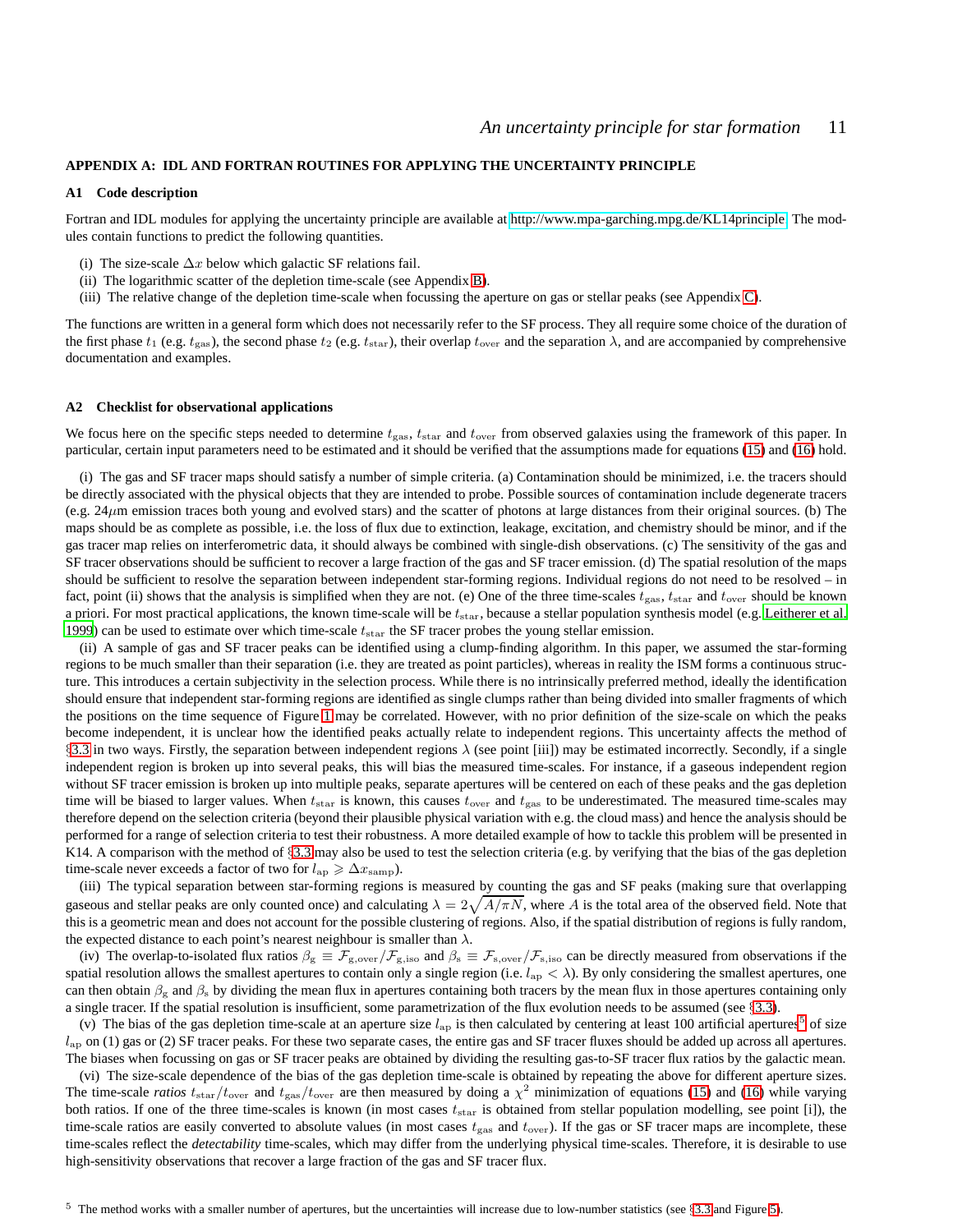## 12 *J. M. D. Kruijssen & S. N. Longmore*

An important strength of this method is that it is not hampered by the uncertain conversion factors between gas tracer flux and gas mass that traditionally plague the inference of SF physics from galactic SF relations (see e.g. [Kennicutt & Evans 2012](#page-10-16)), because it relies exclusively on tracer flux ratios.

#### <span id="page-12-0"></span>**APPENDIX B: DERIVATION OF THE SCATTER OF SF RELATIONS**

This appendix details the derivation of the four scatter terms in equation [\(12\)](#page-5-2), and in particular the scatter due to the Poisson sampling of independent star-forming regions.

The gas depletion time-scale measured in a given aperture is defined as  $t_{\text{depl}} \equiv M_{\text{gas}}/\text{SFR} \propto \mathcal{F}_{\text{gas}}/\mathcal{F}_{\text{SF}}$ , where  $\mathcal{F}_{\text{gas}}$  and  $\mathcal{F}_{\text{SF}}$  indicate the flux emitted within the aperture by gas and SF tracers, respectively. Because we are interested in the scatter in  $\log t_{\rm depl}$ , the proportionality constant is irrelevant. The fluxes can be specified by counting the number of expected regions for each particular phase and multiplying them by the corresponding mean flux received from a single region. For this, we need to identify the numbers of isolated gaseous (i.e. no SF tracer emission is present) regions  $N_{\rm g, iso}$ , isolated stellar regions  $N_{\rm s, iso}$ , and overlap (i.e. both gas and SF tracer emission are present) regions  $N_{\text{over}}$ . Because we are considering randomly-placed apertures, the total number of regions in the aperture is  $N_{\text{rnd}} = (l_{\text{ap}}/\lambda)^2$ , where the subscript 'rnd' refers to 'random' and indicates that these regions are randomly positioned on the time sequence of Figure [1.](#page-3-1) This leads to the definitions:

<span id="page-12-3"></span>
$$
N_{\rm g,iso} \equiv \frac{t_{\rm gas} - t_{\rm over}}{\tau} \left(\frac{l_{\rm ap}}{\lambda}\right)^2; N_{\rm s,iso} \equiv \frac{t_{\rm star} - t_{\rm over}}{\tau} \left(\frac{l_{\rm ap}}{\lambda}\right)^2; N_{\rm over} \equiv \frac{t_{\rm over}}{\tau} \left(\frac{l_{\rm ap}}{\lambda}\right)^2.
$$
 (B1)

These are expectation values in the absence of further contraints – the true number depends on which combinations of  $N_{\rm g,iso}$ ,  $N_{\rm s,iso}$  and  $N_{\text{over}}$  are allowed. When calculating the scatter in  $\log t_{\text{depl}}$ , only those apertures are included that contain emission from both the gas and SF tracer. In other words, the combinations

<span id="page-12-1"></span>
$$
(1) N_{g,\text{iso}} = 0, N_{s,\text{iso}} = 0, N_{\text{over}} = 0; (2) N_{g,\text{iso}} > 0, N_{s,\text{iso}} = 0, N_{\text{over}} = 0; (3) N_{g,\text{iso}} = 0, N_{s,\text{iso}} > 0, N_{\text{over}} = 0,
$$
\n(B2)

are excluded. The number distributions considered here follow Poisson statistics, in which the probability of drawing a number  $k$  at an expectation value N is given by  $p(k, N) = N^k \exp(-N)/k!$ . The probabilities of the above three combinations are thus

$$
p_1 = e^{-N_{\rm g,iso} - N_{\rm s,iso} - N_{\rm over}}; p_2 = e^{-N_{\rm s,iso} - N_{\rm over}} \left(1 - e^{-N_{\rm g,iso}}\right); p_3 = e^{-N_{\rm g,iso} - N_{\rm over}} \left(1 - e^{-N_{\rm s,iso}}\right),
$$
(B3)

where the two terms in parentheses indicate the probabilities of having non-zero numbers of isolated gaseous and stellar regions, respectively. We can now express the proportionality of the gas depletion time-scale in terms of  $N_{\rm g, iso}$ ,  $N_{\rm s, iso}$  and  $N_{\rm over}$ , omitting the three disallowed combinations:

<span id="page-12-2"></span>
$$
t_{\text{depl}} \propto \frac{\mathcal{F}_{\text{gas}}}{\mathcal{F}_{\text{star}}} = \frac{N_{\text{over}} \mathcal{F}_{\text{g,over}} + N_{\text{g,iso}} \mathcal{F}_{\text{g,iso}} - p_2 N_{\text{g,iso}} \left(1 - e^{-N_{\text{g,iso}}}\right)^{-1} \mathcal{F}_{\text{g,iso}}}{N_{\text{over}} \mathcal{F}_{\text{s,over}} + N_{\text{s,iso}} \mathcal{F}_{\text{s,iso}} - p_3 N_{\text{s,iso}} \left(1 - e^{-N_{\text{s,iso}}}\right)^{-1} \mathcal{F}_{\text{s,iso}}}
$$
  
= 
$$
\left[\frac{\beta_{\text{g}} N_{\text{over}} + N_{\text{g,iso}} \left(1 - e^{-N_{\text{s,iso}} - N_{\text{over}}}\right)}{\beta_{\text{s}} N_{\text{over}} + N_{\text{s,iso}} \left(1 - e^{-N_{\text{g,iso}} - N_{\text{over}}}\right)}\right] \frac{\mathcal{F}_{\text{g,iso}}}{\mathcal{F}_{\text{s,iso}}}. \tag{B4}
$$

In the first equality, the terms including  $p_2$  and  $p_3$  subtract the disallowed combinations from the otherwise expected gas and SF tracer fluxes. They include the terms in parentheses to correctly reflect the expected numbers of non-zero gaseous (combination 2) or stellar (combination 3) regions, respectively. By disallowing the three combinations of equation [\(B2\)](#page-12-1), the total probability no longer adds up to unity, but to  $1-p_1-p_2-p_3$ . The numerator and the denominator represent the expected gaseous and SF tracer flux, respectively, and hence should each be divided by the total probability. This correction is identical for the numerator and the denominator and therefore it cancels.

Going back to §[3.2,](#page-5-4) we defined the scatter in  $\log t_{\text{depl}}$  as

<span id="page-12-6"></span>
$$
\sigma_{\log t}^2 = \sigma_{\text{samp}}^2 + \sigma_{\text{evo}}^2 + \sigma_{\text{MF}}^2 + \sigma_{\text{obs}}^2,\tag{B5}
$$

where  $\sigma_{\text{sample}}$  indicates the Poisson error,  $\sigma_{\text{evo}}$  represents the scatter caused by the luminosity evolution of independent regions,  $\sigma_{\text{MF}}$  is the scatter due to the mass spectrum, and  $\sigma_{\rm obs}$  denotes the intrinsic observational error. In the context of equation [\(B4\)](#page-12-2),  $\sigma_{\rm samp}$  is set by the variances of  $N_{\rm g,iso}$ ,  $N_{\rm s,iso}$  and  $N_{\rm over}$ . Formally,  $\sigma_{\rm evo}$  follows similarly from the variances of  $\beta_{\rm g}$ ,  $\beta_{\rm s}$ ,  $\mathcal{F}_{\rm g,iso}(t)$  and  $\mathcal{F}_{\rm s,iso}(t)$  (i.e. their timeevolution), and  $\sigma_{MF}$  is set by the variances of  $\mathcal{F}_{g,iso}(0)$  and  $\mathcal{F}_{s,iso}(0)$  (i.e. their instantaneous variances, which are caused by the underlying mass spectrum), but both are kept as free parameters here because they depend strongly on the properties of the system under consideration (see below and §[3.2\)](#page-5-4). The observational error  $\sigma_{\rm obs}$  is also a free parameter, which has to be determined separately for each observation.

Following the above separation of the scatter into four different components, we define  $\sigma_{\text{samp}}$  as

<span id="page-12-4"></span>
$$
\sigma_{\text{samp}}^2 = \alpha^2 \left[ \left( \frac{\partial \ln t_{\text{depl}}}{\partial N_{\text{g,iso}}} \right)^2 \sigma_{N_{\text{g,iso}}}^2 + \left( \frac{\partial \ln t_{\text{depl}}}{\partial N_{\text{s,iso}}} \right)^2 \sigma_{N_{\text{s,iso}}}^2 + \left( \frac{\partial \ln t_{\text{depl}}}{\partial N_{\text{over}}} \right)^2 \sigma_{N_{\text{over}}}^2 \right],
$$
(B6)

where  $\alpha \equiv 1/\ln 10 \approx 0.43$  converts the logarithmic scatter from base e to base 10. The covariance terms are omitted on purpose, because the added complexity is not warranted by the precision gained (see Figure [3](#page-6-1) and §[3.2\)](#page-5-4). The three variances are Poissonian and thus read

<span id="page-12-5"></span>
$$
\sigma_{N_{\rm g,iso}} = N_{\rm g,iso}^{1/2}; \sigma_{N_{\rm s,iso}} = N_{\rm s,iso}^{1/2}; \sigma_{N_{\rm over}} = N_{\rm over}^{1/2}.
$$
\n(B7)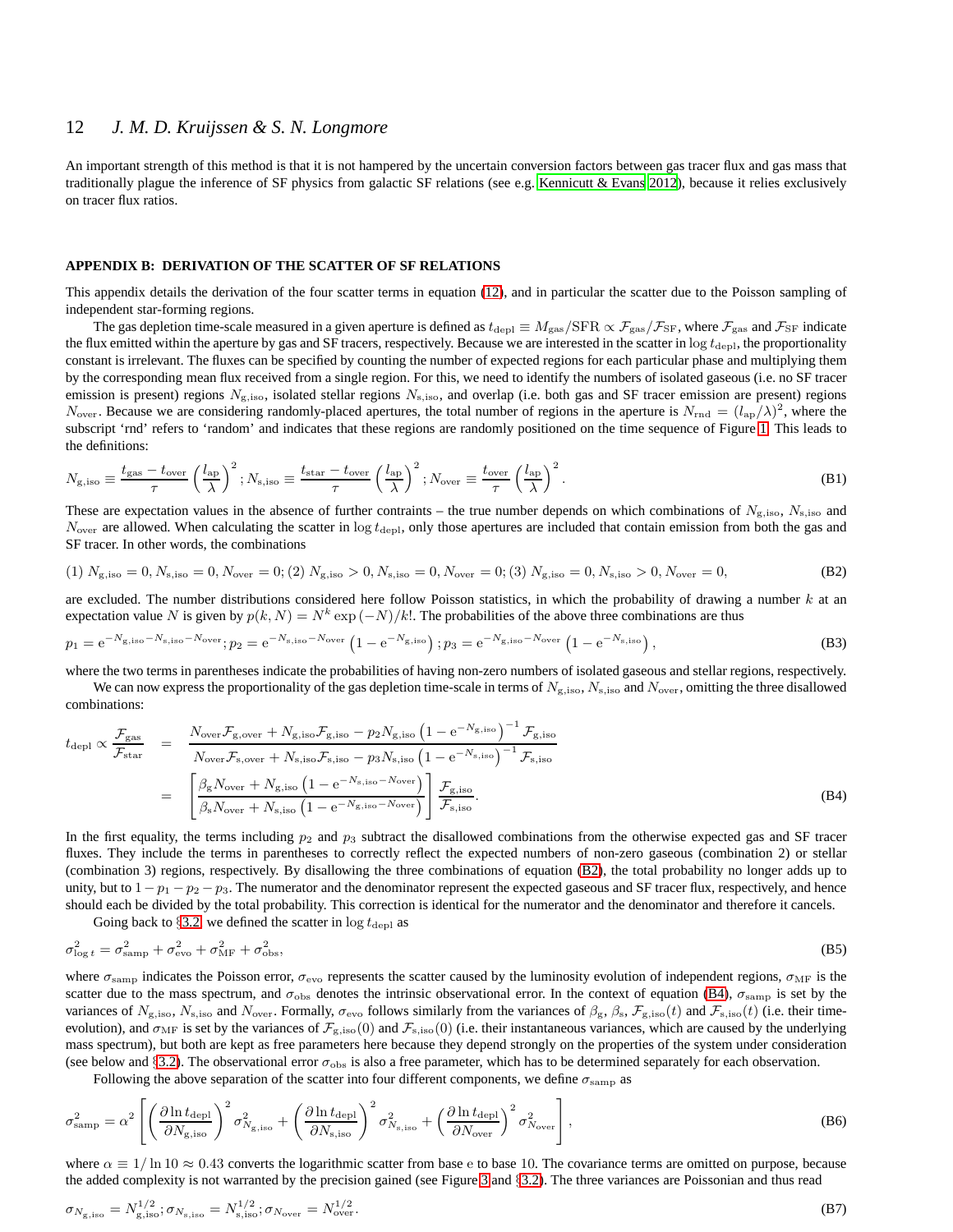## *An uncertainty principle for star formation* 13

The three derivatives are obtained by differentiation of equation [\(B4\)](#page-12-2):

<span id="page-13-1"></span>
$$
\frac{\partial \ln t_{\text{depl}}}{\partial N_{\text{g,iso}}} = \frac{1 - e^{-N_{\text{s,iso}} - N_{\text{over}}}}{\beta_{\text{g}} N_{\text{over}} + N_{\text{g,iso}} \left(1 - e^{-N_{\text{s,iso}} - N_{\text{over}}}\right)} - \frac{N_{\text{s,iso}} - N_{\text{over}}}{\beta_{\text{s}} N_{\text{over}} + N_{\text{s,iso}} \left(1 - e^{-N_{\text{g,iso}} - N_{\text{over}}}\right)};
$$
\n
$$
\frac{\partial \ln t_{\text{depl}}}{\partial N_{\text{s,iso}}} = \frac{N_{\text{g,iso}} - N_{\text{s,iso}} - N_{\text{over}}}{\beta_{\text{g}} N_{\text{over}} + N_{\text{g,iso}} \left(1 - e^{-N_{\text{s,iso}} - N_{\text{over}}}\right)} - \frac{1 - e^{-N_{\text{g,iso}} - N_{\text{over}}}}{\beta_{\text{s}} N_{\text{over}} + N_{\text{s,iso}} \left(1 - e^{-N_{\text{g,iso}} - N_{\text{over}}}\right)};
$$
\n
$$
\frac{\partial \ln t_{\text{depl}}}{\partial N_{\text{over}}} = \frac{\beta_{\text{g}} + N_{\text{g,iso}} - N_{\text{s,iso}} - N_{\text{over}}}{\beta_{\text{g}} N_{\text{over}} + N_{\text{g,iso}} \left(1 - e^{-N_{\text{g,iso}} - N_{\text{over}}}\right)} - \frac{\beta_{\text{s}} + N_{\text{s,iso}} - N_{\text{over}}}{\beta_{\text{s}} N_{\text{over}} + N_{\text{s,iso}} \left(1 - e^{-N_{\text{g,iso}} - N_{\text{over}}}\right)}.
$$
\n(B8)

Together, equations [\(B1\)](#page-12-3), [\(B6\)](#page-12-4), [\(B7\)](#page-12-5) and [\(B8\)](#page-13-1) define  $\sigma_{\rm samp}$  in equation [\(B5\)](#page-12-6).

The terms in equation [\(B5\)](#page-12-6) accounting for the scatter due to the gas and SF tracer luminosity evolution and the mass spectrum of independent regions represent errors of the mean. They therefore depend both on the actual numbers of regions contained in the aperture and on the scatter induced for a single region ( $\sigma_{\text{evo,1g}}$ ,  $\sigma_{\text{evo,1s}}$  and  $\sigma_{\text{MF,1}}$ , indicating the scatter for a single region due to the gaseous luminosity evolution, the stellar luminosity evolution, and the mass spectrum, respectively):

$$
\sigma_{\rm evo}^2 = \sigma_{\rm evo,1g}^2 N_{\rm gas}^{-1} + \sigma_{\rm evo,1s}^2 N_{\rm star}^{-1}; \sigma_{\rm MF} = \sigma_{\rm MF,1} N_{\rm tot}^{-1/2},\tag{B9}
$$

where  $N_{\text{tot}}$  is the total number of star-forming regions in the aperture,  $N_{\text{gas}}$  the total number of gaseous regions, and  $N_{\text{star}}$  the total number of stellar regions. Subtracting the disallowed combinations of equation [\(B2\)](#page-12-1), we obtain

$$
N_{\text{tot}} = \frac{N_{\text{g,iso}} + N_{\text{s,iso}} + N_{\text{over}} - p_2 N_{\text{g,iso}} \left(1 - e^{-N_{\text{g,iso}}}\right)^{-1} - p_3 N_{\text{s,iso}} \left(1 - e^{-N_{\text{s,iso}}}\right)^{-1}}{1 - p_1 - p_2 - p_3}
$$
  
= 
$$
\frac{N_{\text{g,iso}} \left(1 - e^{-N_{\text{s,iso}} - N_{\text{over}}}\right) + N_{\text{s,iso}} \left(1 - e^{-N_{\text{g,iso}} - N_{\text{over}}}\right) + N_{\text{over}}}{1 - e^{-N_{\text{g,iso}} - N_{\text{over}}} - e^{-N_{\text{s,iso}} - N_{\text{over}}} \left(1 - e^{-N_{\text{g,iso}}}\right) - e^{-N_{\text{g,iso}} - N_{\text{over}}} \left(1 - e^{-N_{\text{s,iso}}}\right)},
$$
(B10)

for the total number of regions and likewise

$$
N_{\rm gas} = \frac{N_{\rm g,iso} \left(1 - e^{-N_{\rm g,iso} - N_{\rm over}}\right) + N_{\rm over}}{1 - e^{-N_{\rm g,iso} - N_{\rm over}} - e^{-N_{\rm s,iso} - N_{\rm over}} \left(1 - e^{-N_{\rm g,iso}}\right) - e^{-N_{\rm g,iso} - N_{\rm over}} \left(1 - e^{-N_{\rm s,iso}}\right)}
$$
(B11)

$$
N_{\text{star}} = \frac{N_{\text{s,iso}} \left(1 - e^{-N_{\text{g,iso}} - N_{\text{over}}}\right) + N_{\text{over}}}{1 - e^{-N_{\text{g,iso}} - N_{\text{over}}} - e^{-N_{\text{s,iso}} - N_{\text{over}}}\left(1 - e^{-N_{\text{g,iso}}}\right) - e^{-N_{\text{g,iso}} - N_{\text{over}}}\left(1 - e^{-N_{\text{s,iso}}}\right)},
$$
\n(B12)

for the actual numbers of gaseous and stellar regions contained in the aperture. For  $l_{\rm ap}\downarrow 0$ , we have  $\sigma_{\rm evo}^2\to\sigma_{\rm evo,1g}^2+\sigma_{\rm evo,1s}^2$ ,  $\sigma_{\rm MF}\to\sigma_{\rm MF,1}$ and  $\sigma_{\text{ samp}} \downarrow 0$ , where  $\sigma_{\text{evo,1g}}$ ,  $\sigma_{\text{evo,1s}}$  and  $\sigma_{\text{MF,1}}$  are free parameters (see §[3.2\)](#page-5-4).

## <span id="page-13-0"></span>**APPENDIX C: DERIVATION OF THE RELATIVE CHANGE OF THE GAS DEPLETION TIME-SCALE**

This appendix details the derivation of equations [\(15\)](#page-7-0) and [\(16\)](#page-7-1). The gas depletion time-scale measured in a given aperture is defined as  $t_{\text{depl}} \equiv M_{\text{gas}}/\text{SFR} \propto \mathcal{F}_{\text{gas}}/\mathcal{F}_{\text{SF}}$ , where  $\mathcal{F}_{\text{gas}}$  and  $\mathcal{F}_{\text{SF}}$  indicate the flux emitted within the aperture by gas and SF tracers, respectively. When focussing apertures of different sizes on gaseous or stellar peaks, the relative change (or bias) of the gas depletion time-scale with respect to the galactic average  $[t_{\text{depl}}]_{\text{gal}}$  thus becomes

<span id="page-13-3"></span>
$$
\frac{\left[t_{\text{depl}}\right]}{\left[t_{\text{depl}}\right]} = \frac{\mathcal{F}_{\text{gas}}}{\mathcal{F}_{\text{star}}}\frac{\mathcal{F}_{\text{s,gal}}}{\mathcal{F}_{\text{g,gal}}},\tag{C1}
$$

where  $\mathcal{F}_{g,gal}$  and  $\mathcal{F}_{s,gal}$  indicate the galaxy-integrated flux of the gas and SF tracers, respectively. The fluxes in this equation can be specified by counting the number of expected regions and multiplying them by the expected flux received from a single region. The expected flux from a gaseous region is

$$
\mathcal{F}_{\rm gas,1} = \frac{t_{\rm gas} - t_{\rm over}}{t_{\rm gas}} \mathcal{F}_{\rm g,iso} + \frac{t_{\rm over}}{t_{\rm gas}} \mathcal{F}_{\rm g,over} = \left[1 + \frac{(\beta_{\rm g} - 1)t_{\rm over}}{t_{\rm gas}}\right] \mathcal{F}_{\rm g,iso},\tag{C2}
$$

where  $\mathcal{F}_{g,\mathrm{iso}}$  is the mean gas tracer flux of peaks in isolation (i.e. no SF tracer emission is present),  $\mathcal{F}_{g,\mathrm{over}}$  is that of peaks in the overlap, and  $\beta_{\rm g} \equiv \mathcal{F}_{\rm g,over}/\mathcal{F}_{\rm g,iso}$ . In the first equality, the ratios  $(t_{\rm gas} - t_{\rm over})/t_{\rm gas}$  and  $t_{\rm over}/t_{\rm gas}$  indicate the probabilities that a region is an isolated gas peak or resides in the overlap, respectively. Analogously, for a stellar region we have

$$
\mathcal{F}_{\text{star},1} = \frac{t_{\text{star}} - t_{\text{over}}}{t_{\text{star}}} \mathcal{F}_{\text{s},\text{iso}} + \frac{t_{\text{over}}}{t_{\text{star}}} \mathcal{F}_{\text{s},\text{over}} = \left[1 + \frac{(\beta_{\text{s}} - 1)t_{\text{over}}}{t_{\text{star}}}\right] \mathcal{F}_{\text{s},\text{iso}}.
$$
(C3)

If we now define a galaxy to contain a total number of  $N_{\text{tot}}$  independent regions, a fraction  $t_{\text{gas}}/\tau$  of these will show gas tracer emission and a fraction  $t_{\text{star}}/\tau$  will show SF tracer emission. Hence, the galactic flux ratio between gas and SF tracers becomes

<span id="page-13-2"></span>
$$
\frac{\mathcal{F}_{g,gal}}{\mathcal{F}_{s,gal}} = \frac{(t_{gas}/\tau)N_{\text{tot}}\mathcal{F}_{gas,1}}{(t_{star}/\tau)N_{\text{tot}}\mathcal{F}_{star,1}} = \frac{t_{gas}\mathcal{F}_{gas,1}}{t_{star}\mathcal{F}_{star,1}},
$$
(C4)